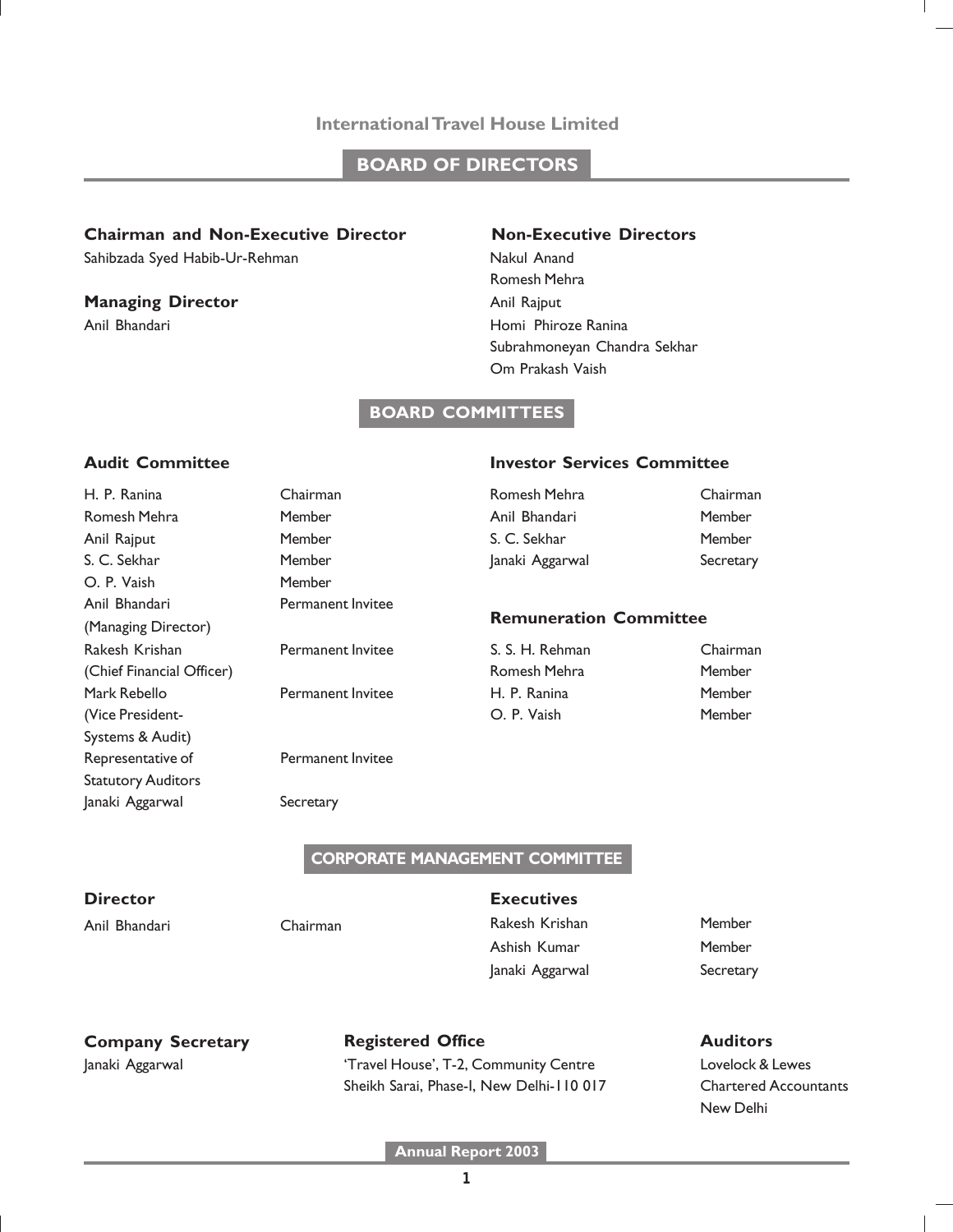# NOTICE OF ANNUAL GENERAL MEETING

NOTICE IS HEREBY GIVEN that the Twenty Second Annual General Meeting of the Members of International Travel House Limited will be held at Air Force Auditorium, Subroto Park, New Delhi - 110 010, on Friday, the 18th day of July, 2003 at 9.30 a.m. for the transaction of the following businesses :-

- 1. To consider and adopt the Accounts of the Company for the financial year ended 31st March, 2003, the Balance Sheet as at that date and the Reports of the Directors and Auditors thereon.
- 2. To declare a dividend for the financial year ended 31st March, 2003.
- 3. To appoint Directors in place of those retiring by rotation.
- 4. To appoint Auditors and to fix their remuneration. In this connection, to consider and, if thought fit, to pass, with or without modification, the following resolution which will be proposed as an Ordinary Resolution :-

"Resolved that Messrs. Lovelock & Lewes, Chartered Accountants, be and are hereby appointed as the Auditors of the Company to hold such office until the conclusion of the next Annual General Meeting at a remuneration of Rs. 7,00,000/- (Rupees Seven Lacs) plus service tax as applicable and reimbursement of out-of-pocket expenses incurred."

The Register of Members of the Company shall remain closed from Tuesday, 8th July, 2003 to Friday, 18th July, 2003, both days inclusive. Share Transfers received in order with the Companyís Registrar and Share Transfer Agents, M/s. Computech International Limited at Sri Venkatesh Bhawan, 212 A, Shahpur Jat, New Delhi-110 049, by close of business on

7th July, 2003 would be passed for payment of dividend, if declared, to the transferees or to their mandatees and the dividend, if declared, will be paid on or after 28th July, 2003, to those Members entitled thereto and whose names shall appear on the Register of Members of the Company on 18th July, 2003, or to their mandatees, subject, however, to the provisions of Section 206A of the Companies Act, 1956 or any amendment or modification thereof. In respect of dematerialised shares, the dividend will be payable on the basis of beneficial ownership as per details to be furnished by the National Securities Depository Limited (NSDL) and Central Depository Services (India) Limited (CDSL) for this purpose.

By Order of the Board

| Place : New Delhi    | Janaki Aggarwal   |
|----------------------|-------------------|
| Dated: 8th May, 2003 | Company Secretary |

#### NOTES :

- 1. A Member entitled to attend and vote at this Annual General Meeting may appoint a proxy to attend and vote on a poll on his behalf. A proxy need not be a Member of the Company. Proxies, in order to be effective, must be received at the Registered Office of the Company, not less than forty-eight hours before the commencement of this Annual General Meeting.
- 2. Corporate Members are requested to send a duly certified copy of the Board Resolution/Power of Attorney authorising their representative to attend and vote at the Annual General Meeting.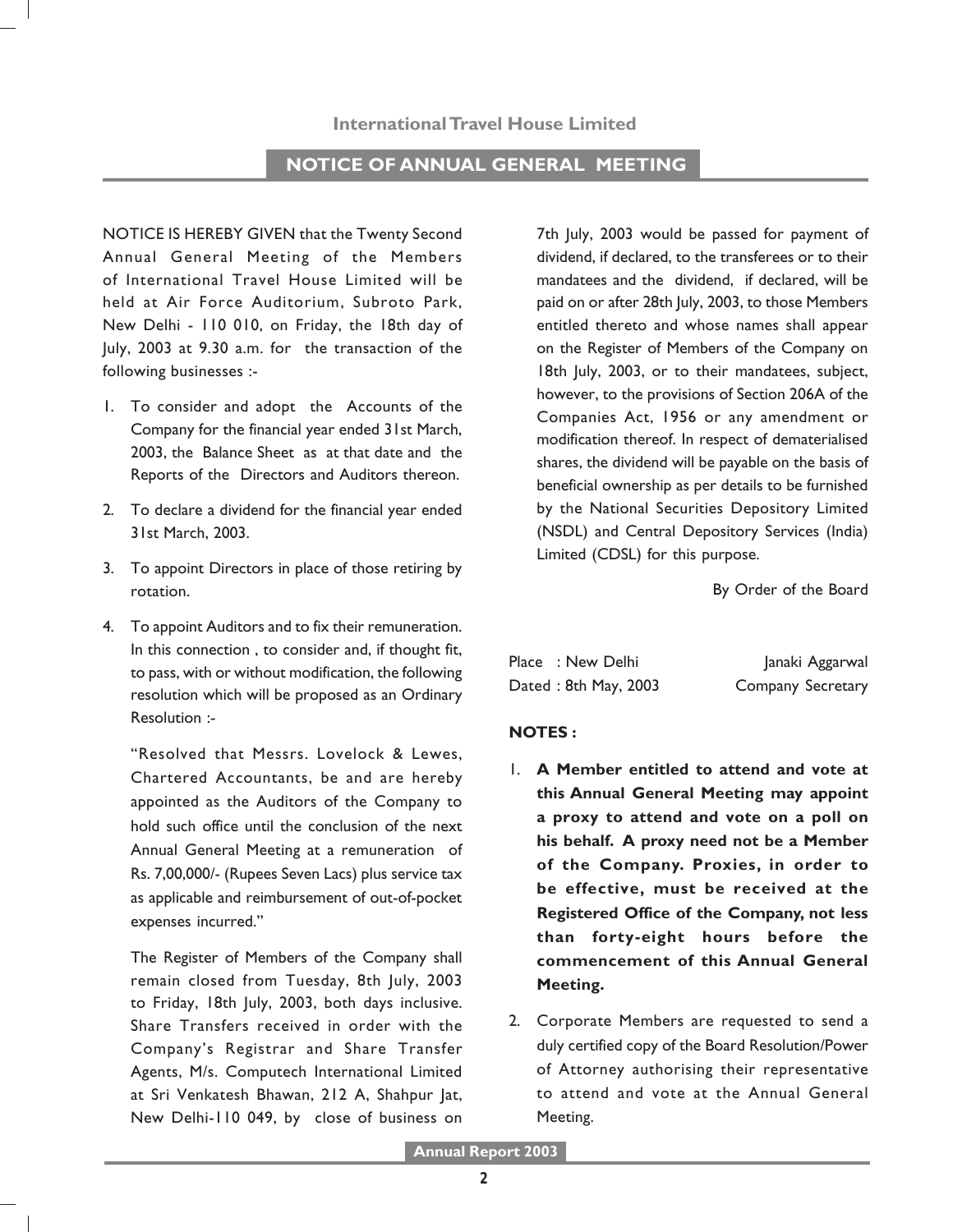# NOTICE OF ANNUAL GENERAL MEETING

- 3. In accordance with the provisions of Article 143 of the Articles of Association of the Company, Mr. S. S. H. Rehman and Mr. Anil Rajput will retire by rotation at this Annual General Meeting and being eligible, offer themselves for re-appointment.
- 4. Additional information, pursuant to Clause 49 of the Listing Agreement with Stock Exchanges, on Director recommended for re-appointment at the Annual General Meeting, is appearing in the Report and Accounts.
- 5. Members are requested to bring their admission slips alongwith the copies of Annual Reports to the Meeting.
- 6. Members are requested to send all correspondence concerning registration of transfers, transmissions, sub-division and consolidation of Shares or any other Share related matters to the Company's Registrar and Share Transfer Agents, M/s. Computech International Limited, Sri Venkatesh Bhawan, 212 A, Shahpur Jat, New Delhi 110 049.
- 7. Members holding shares in physical form are requested to notify any change in their address/ mandate/ bank details to the Company's Registrar and Share Transfer Agents.

Members holding shares in electronic form are requested to notify any change in their address/ mandate/ bank details to their respective Depository Participant(s).

- 8. Members holding shares in physical form, who have multiple accounts in identical names or joint accounts in the same order are requested to send all the Share Certificate(s) to the Company's Registrar and Share Transfer Agents, for consolidation of all such shareholdings into one account to facilitate better service.
- 9. Pursuant to the provisions of Section 205A of the Companies Act, 1956, as amended, dividends for the financial year ended 31st March, 1996 and thereafter, which remain unpaid or unclaimed for a period of 7 years will be transferred to the Investor Education and Protection Fund of the Central Government.

Members who have not encashed their dividend warrant(s) so far for the financial year ended 31st March, 1996 or any subsequent financial year(s) are requested to make their claim to the Companyís Registrar and Share Transfer Agents.

Members may please note that once the unclaimed dividend is transferred to the Investor Education and Protection Fund of the Central Government, no claim shall lie in respect thereof.

10. Members desirous of making a nomination in respect of their shareholdings in the Company, as permitted under Section 109A of the Companies Act, 1956, are requested to forward Form 2B, to the Company's Registrar and Share Transfer Agents.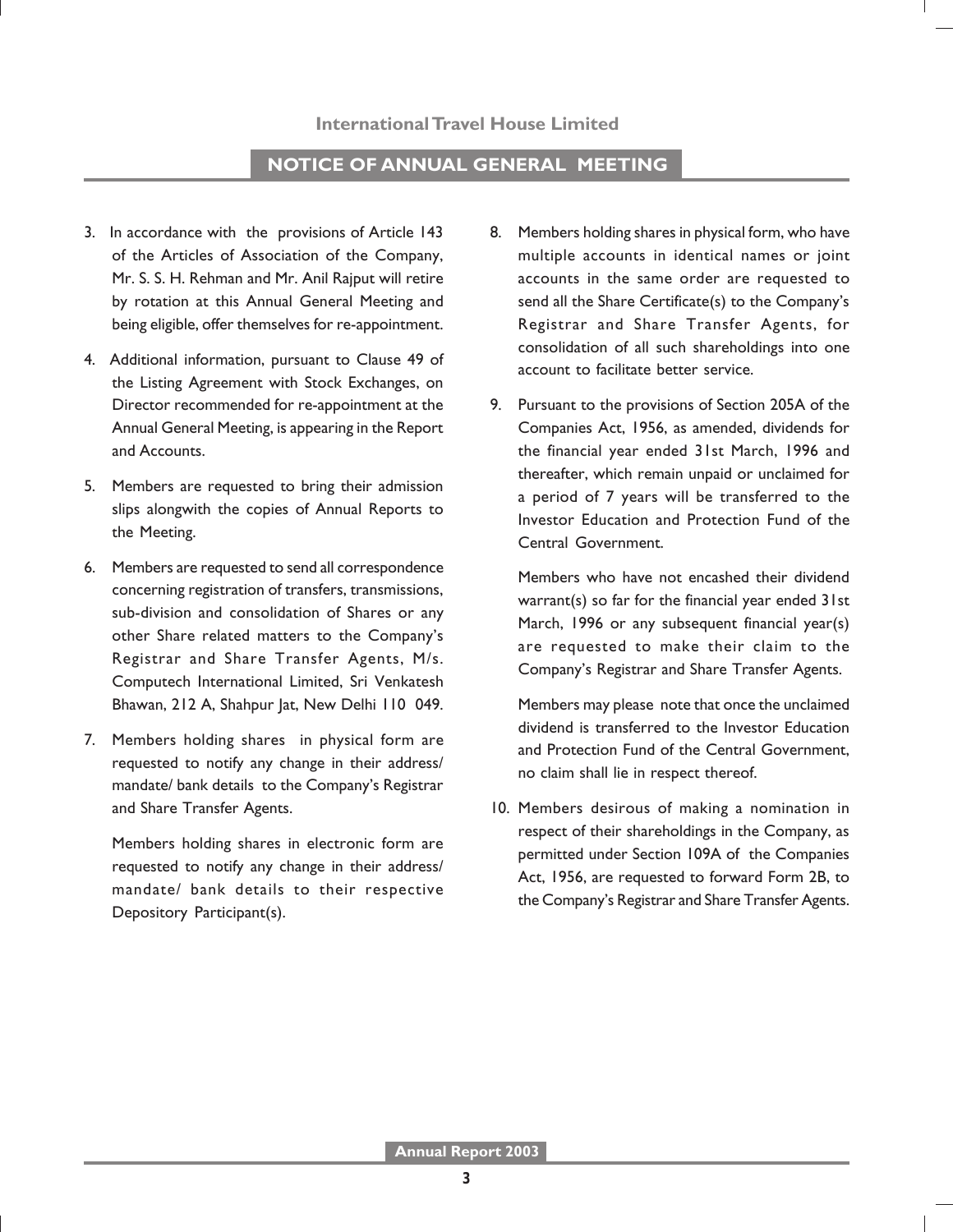The Directors present the Company's Report on Corporate Governance.

# THE COMPANY'S GOVERNANCE PHILOSOPHY

The Company firmly believes in good Corporate Governance and has made it a practice and a continuous process of development right across the Company. The Company's philosophy on Corporate Governance envisages the attainment of high levels of transparency and accountability in the functioning of the Company and conduct of business and places due emphasis on regulatory compliance. It has empowered the Executive Management to take decisions with regard to day to day operations and has also created checks and balances that such decisions are taken with care and responsibility to meet shareholders' aspirations and societal expectations.

The Company's Corporate Philosophy is focussed on its people who are its most important assets and values its employees integrity, creativity, ability, judgement and opinions who in turn demonstrate the highest ethical standards and responsibility towards the shareholders. This has helped the Company to take rapid strides forward in its pursuit for excellence.

The Company is committed to enhancing shareholder value in a fair and transparent manner and has been in the forefront for bench marking itself with the best business practices globally.

# BOARD OF DIRECTORS

The Management endeavors to place all statutory and other significant and material information before the Board to enable it to discharge its responsibilities of strategic supervision of the Company as trustees of the shareholders.

The details of Mr. S. S. H. Rehman and Mr. Anil Rajput seeking re-appointment as Directors at the ensuing Annual General Meeting are as follows :

# Mr. S. S. H. Rehman

Mr. S. S. H. Rehman was appointed on the Board of the Company on March 9, 1992 and became the Chairman of the Company on November 4, 1997. Educated at the Osmania University, Hyderabad, he began his career with the Indian Army, joining the hospitality industry in 1975. His first assignment with ITC was in 1979, and for the past 28 years, he has been responsible for

Welcomgroup's premier hotels in different capacities, rising to the rank of Managing Director, ITC Hotel Limited in 1994 and joining the ITC Board in November, 1997.

Mr. Rehman is associated with several travel trade organisations, receiving recognition through many awards and citations.

### Other Directorships

| <b>Name of the Company</b>               | <b>Position</b>            |
|------------------------------------------|----------------------------|
| <b>ITC</b> Limited                       | <b>Whole Time Director</b> |
| <b>ITC Hotels Limited</b>                | <b>Managing Director</b>   |
| Landbase India Limited                   | Chairman & Director        |
| Gujarat Hotels Limited                   | Chairman & Director        |
| <b>Fortune Park Hotels Limited</b>       | Chairman & Director        |
| Sriniyasa Resorts Limited                | Vice Chairman &            |
|                                          | Director                   |
| Maharaja Heritage Resorts Limited        | Director                   |
| Ansal Hotels Limited                     | Director                   |
| <b>Tourism Finance Corporation</b>       | Director                   |
| of India Limited                         |                            |
| Mumbai International Convention Director |                            |
| & Exhibition Centre Limited              |                            |

# Other Committee Memberships

| Name of the Company Committee |                      | <b>Position</b> |
|-------------------------------|----------------------|-----------------|
| <b>ITC Hotels Limited</b>     | Nominations & Member |                 |
|                               | Remuneration         |                 |
|                               | Committee            |                 |
|                               |                      |                 |

### Mr. Anil Rajput

Mr. Anil Rajput was appointed on the Board of the Company on May 29, 2000. He is an MBA from Delhi University and joined ITC in 1976 in the finance function and rose to the level of Vice President. He has been associated with hospitality industry for the past 27 years and served International Travel House Limited from 1983 to 1989. During his tenure, the network of the Company expanded from two to multi locations. He does not hold a directorship in any other public limited company.

# Composition

The Board of Directors of the Company consists of a Non-Executive Chairman, Managing Director and six Non-Executive Directors. All members of the Board are eminent persons from various professions.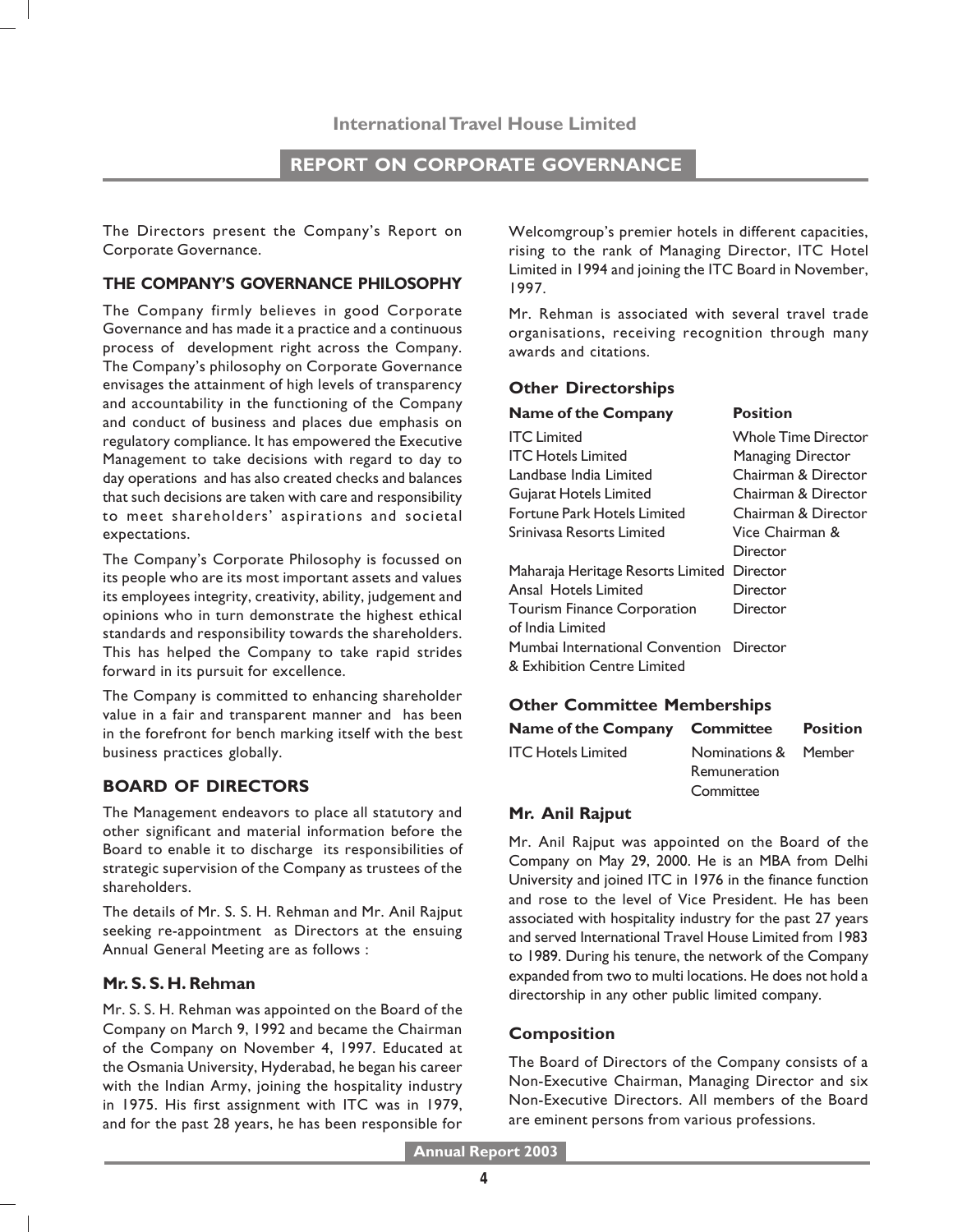The Composition of the Board as on 31st March, 2003 and the attendance at the Board Meetings during the year and the lastAnnual General Meeting as also number of other Directorships and Committee Memberships are given below:

| SI.<br>No. | Name of<br><b>Director</b>     | Category<br>of Director               | No.of<br><b>Board</b><br><b>Meetings</b><br>attended | <b>Attendance</b><br>at last<br><b>AGM</b> | No. of<br>other<br>Director-<br>ships* | No.of other<br><b>Committee</b><br><b>Memberships/</b><br>Chairmanships** |
|------------|--------------------------------|---------------------------------------|------------------------------------------------------|--------------------------------------------|----------------------------------------|---------------------------------------------------------------------------|
| Ι.         | Mr. S. S. H. Rehman Chairman & | Non-Executive Director                | 5                                                    | Yes                                        | $\overline{0}$                         |                                                                           |
| 2.         | Mr. Anil Bhandari              | <b>Managing Director</b>              | 5                                                    | <b>Yes</b>                                 | 2                                      |                                                                           |
| 3.         | Mr. Nakul Anand                | Non-Executive Director                | 3                                                    | N <sub>o</sub>                             | 7                                      |                                                                           |
| 4.         | Mr. Romesh Mehra               | Non-Executive<br>Independent Director | 2                                                    | <b>Yes</b>                                 |                                        |                                                                           |
| 5.         | Mr. Anil Rajput                | Non-Executive Director                | 4                                                    | Yes                                        | $\qquad \qquad \blacksquare$           | $\overline{\phantom{a}}$                                                  |
| 6.         | Mr. H. P. Ranina               | Non-Executive<br>Independent Director | 4                                                    | Yes                                        | 5                                      | 1 as Chairman                                                             |
| 7.         | Mr. S. C. Sekhar               | Non-Executive Director                | 5                                                    | Yes                                        | $\overline{0}$                         | 6 (including 2 as<br>Chairman)                                            |
| 8.         | Mr. O. P. Vaish                | Non-Executive<br>Independent Director | 5                                                    | Yes                                        | 7                                      | 2 (including $\vert$ as<br>Chairman)                                      |

Excludes Directorships in Private Limited Companies, Foreign Companies, Memberships of Managing Committees of various Chambers/ Bodies and Alternate Directorships.

\*\* Represents Memberships/ Chairmanships of Audit Committee, Investor Grievance Committee and the Remuneration Committee.

#### Meetings and Attendance

During the year under review, the Board Meetings were held on the following dates :

| SI.<br>No. | Date                  | <b>Board</b><br>Strength | No. of<br><b>Directors</b><br>present |
|------------|-----------------------|--------------------------|---------------------------------------|
|            | 1. $29th$ May, 2002   | 8                        |                                       |
|            | 2. 24th July, 2002    | 8                        |                                       |
|            | 3. 22nd October, 2002 | 8                        | 5                                     |
|            | 4. 20th January, 2003 | 8                        |                                       |
|            | 5. 24th March, 2003   | 8                        |                                       |
|            |                       |                          |                                       |

# COMMITTEES OFTHE BOARD

The Board of Directors has constituted three Committees of the Board - the Audit Committee, the Investor Services Committee and the Remuneration Committee. The role and composition of these Committees, including the number of the meetings held and the related attendance, is as follows :

# A. AUDIT COMMITTEE

The Audit Committee of the Company, inter alia, provides reassurance to the Board on the existence of an effective internal control environment that ensures :

- efficiency and effectiveness of the operations
- safeguarding of assets
- reliability of financial and other management information
- compliance with relevant national laws and regulations

The Audit Committee is empowered , pursuant to its terms of reference, inter alia, to :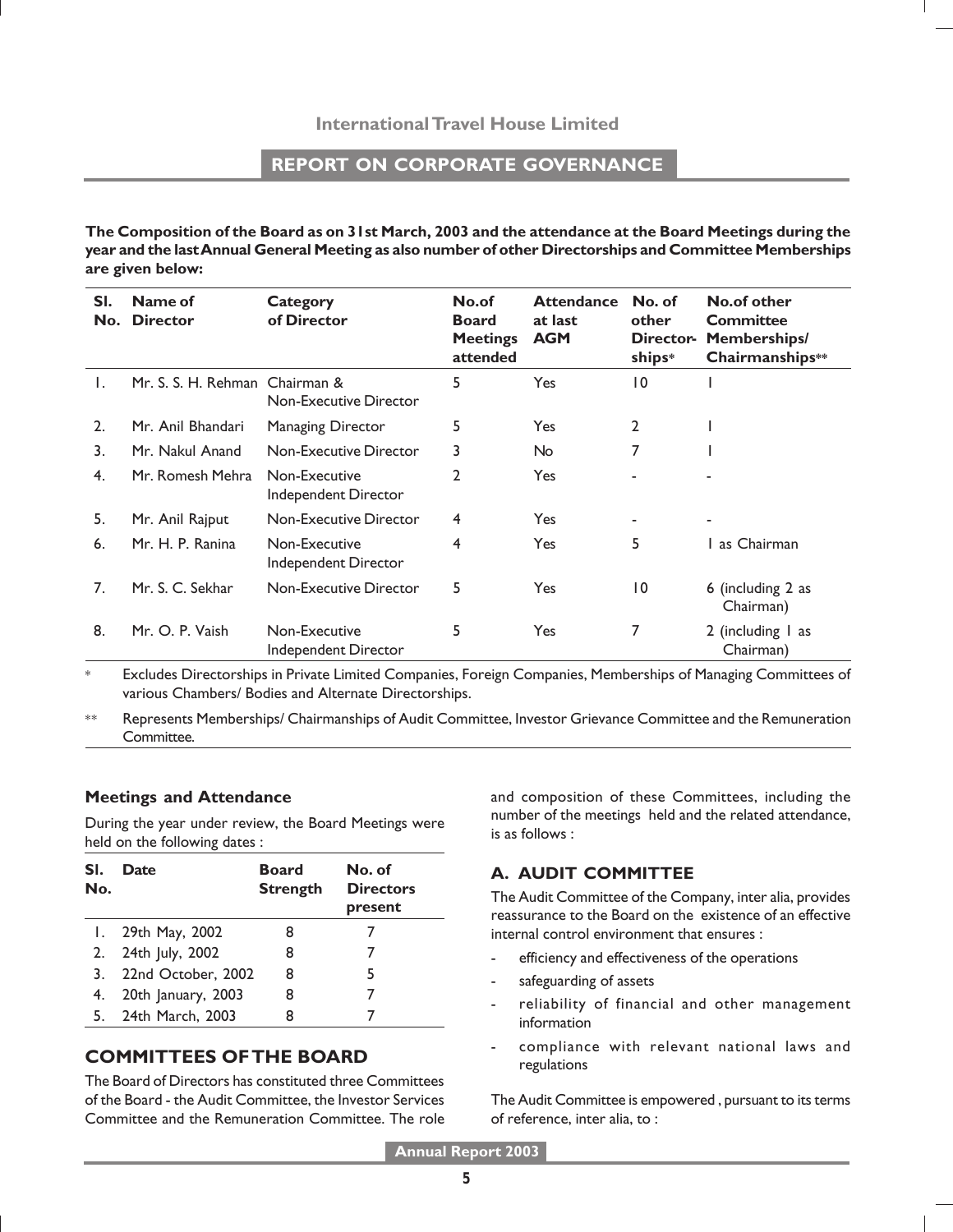- investigate or direct to be investigated any activity within its terms of reference or any activity which impinges on the overall objectives of the Committee and to call for any document or seek information from any employee;
- obtain outside legal or other independent professional advice and to secure the attendance of outside professionals, if considered necessary.

The role of the Committee includes the following :

- a) Overseeing the Company's financial reporting process and the disclosure of its financial information to ensure that the financial statement is correct, sufficient and credible;
- b) Recommending the appointment and removal of external auditors, fixation of audit fee and approval of payment for any other services;
- c) Reviewing with the management the annual financial statements before submission to the Board, focussing primarily on :
	- any changes in accounting policies and practices
	- major accounting entries based on exercise of judgment by management
	- qualifications in the draft audit report
	- significant adjustments arising out of audit
	- the going concern assumption
	- compliance with accounting standards
	- compliances with stock exchanges and legal requirements concerning financial statements
	- any related party transactions;
- d) Reviewing with the management, external and internal auditors, the adequacy of internal control systems;
- e) Reviewing the adequacy of the internal audit function, including the structure of the internal audit department, staffing and seniority of the official heading the department, reporting structure, coverage and frequency of internal audit;
- f) Discussion with internal auditors on any significant findings and follow up thereon;
- g) Reviewing the findings of any internal investigation by the internal auditors into matters where there is suspected fraud or irregularity or a failure of internal control systems of a material nature and reporting the matter to the Board;
- h) Discussion with external auditors before the audit commences, on nature and scope of audit as well as post audit discussions to ascertain any areas of concern;
- i) Reviewing the Company's financial and risk management policies;
- j) Looking into the reasons for substantial defaults, if any, in the payment to the depositors, debentureholders, shareholders (in case of non payment of declared dividends) and creditors.

#### Composition

The Audit Committee comprises five Non-Executive Directors, with three of them being independent Directors. The Chairman of the Committee is a Non-Executive Independent Director. The Managing Director, Chief Financial Officer, the Head of Internal Audit and the representative of the Statutory Auditors are Permanent Invitees to the Audit Committee, and the Company Secretary is the Secretary to the Committee.

The names of the members of the Audit Committee, including its Chairman, are provided elsewhere in the Report and Accounts.

#### Meetings and Attendance

Details of Audit Committee Meetings held during the year

| SI.<br>No. | <b>Date</b>        | <b>Committee</b> | No. of<br><b>Members</b> |
|------------|--------------------|------------------|--------------------------|
|            |                    | <b>Strength</b>  | present                  |
|            | 29th April, 2002   | 5                |                          |
| 2.         | 28th May, 2002     | 5                | 5                        |
| 3.         | 22nd October, 2002 | 5                | 3                        |
| 4.         | 11th January, 2003 |                  |                          |

#### Attendance at Audit Committee Meetings

| <b>Director</b>  | <b>No. of Meetings attended</b> |  |
|------------------|---------------------------------|--|
| Mr. H. P. Ranina |                                 |  |
| Mr. Romesh Mehra | 3                               |  |
| Mr. Anil Rajput  | 2                               |  |
| Mr. S. C. Sekhar |                                 |  |
| Mr. O. P. Vaish  | २                               |  |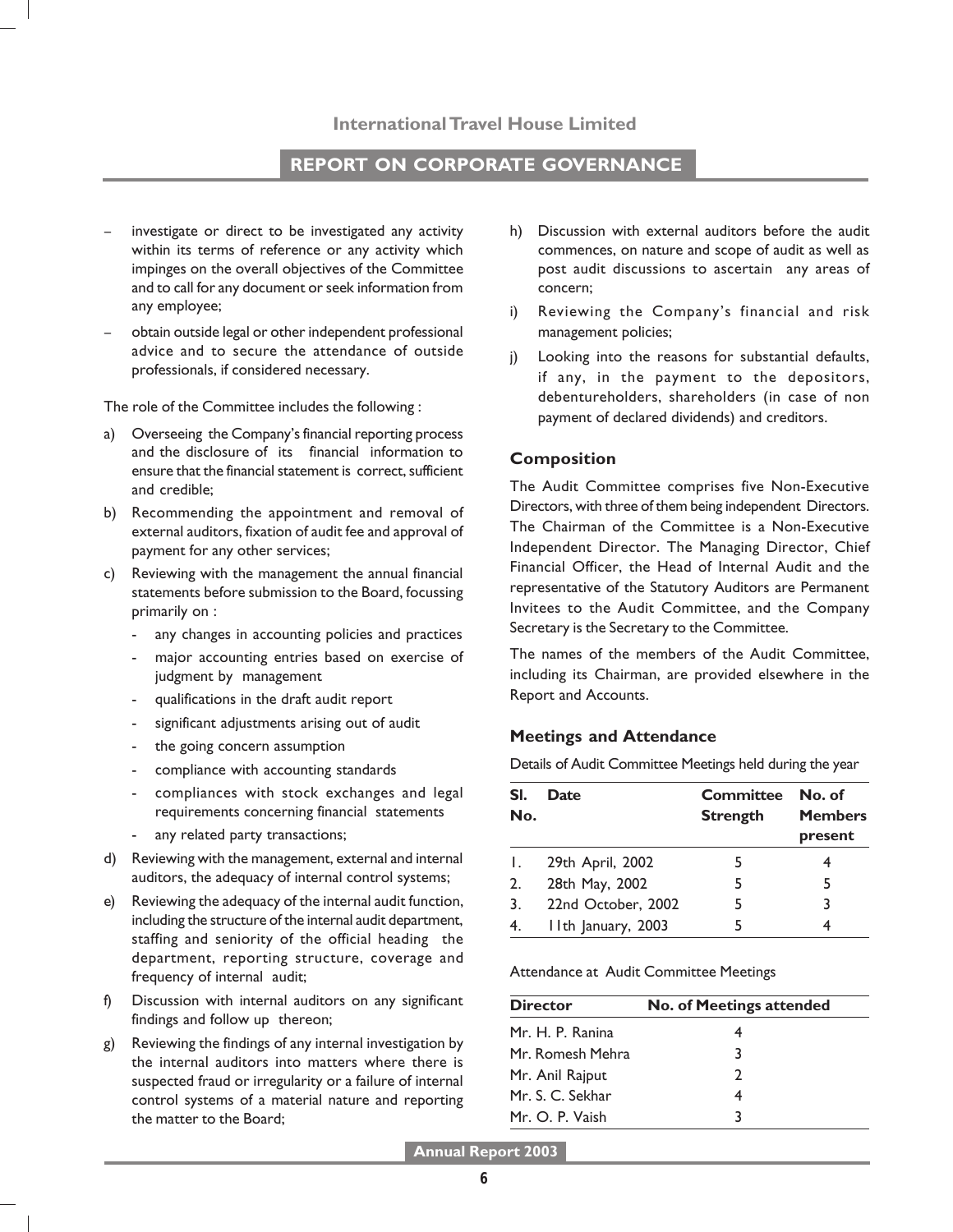### B. INVESTORSGRIEVANCE COMMITTEE

The Investors Grievance Committee of the Company, under the nomenclature 'Investor Services Committee', oversees redressal of shareholder and investor grievances and approves sub-division/transmission of shares, issue of duplicate share certificates etc.

# Composition

The Investor Services Committee comprises three Directors with two of them being Non-Executive Directors. The Chairman of the Committee is a Non-Executive Independent Director.

The names of the members of the Investor Service Committee, including its Chairman, are provided elsewhere in the Report and Accounts.

#### Meetings and Attendance

Details of Investor Services Committee Meetings held during the year

| SI.<br>No.     | <b>Date</b>        | <b>Committee</b><br><b>Strength</b> | No. of<br><b>Members</b><br>present |
|----------------|--------------------|-------------------------------------|-------------------------------------|
| $\mathbf{I}$ . | 24th July, 2002    |                                     |                                     |
| 2.             | 22nd October, 2002 | 3                                   | 2                                   |
| 3.             | 20th January, 2003 |                                     | 3                                   |
| 4.             | 24th March, 2003   |                                     |                                     |

Attendance at Investor Services Committee Meetings

| <b>Director</b>   | <b>No. of Meetings attended</b> |
|-------------------|---------------------------------|
| Mr. Romesh Mehra  |                                 |
| Mr. Anil Bhandari |                                 |
| Mr. S. C. Sekhar  |                                 |

# C. REMUNERATION COMMITTEE

The Remuneration Committee of the Company was constituted in accordance with Schedule XIII of the Companies Act, 1956, to carry out functions as envisaged under the said Schedule.

The Remuneration Committee comprises all Non-Executive Directors with three of them being independent Directors. The Chairman of the Company is the Chairman of this Committee.

The names of the members of the Remuneration Committee, including its Chairman are provided elsewhere in the Report and Accounts.

### Meetings and Attendance

Details of Remuneration Committee Meetings held during the year

| SI.          | <b>Date</b>      | <b>Committee</b> | No. of         |
|--------------|------------------|------------------|----------------|
| No.          |                  | <b>Strength</b>  | <b>Members</b> |
|              |                  |                  | present        |
| $\mathbf{L}$ | 12th April, 2002 |                  |                |
| 2.           | 29th May, 2002   |                  |                |

Attendance at Remuneration Committee Meetings

| <b>Director</b>     | <b>No. of Meetings attended</b> |
|---------------------|---------------------------------|
| Mr. S. S. H. Rehman | 2                               |
| Mr. Romesh Mehra    |                                 |
| Mr. H. P. Ranina    | 2                               |
| Mr. O. P. Vaish     |                                 |

### CORPORATE MANAGEMENT COMMITTEE

The Primary role of the Corporate Management Committee is strategic management of the Company's business within Board approved direction/ framework.

### Composition

The Corporate Management Committee comprises the Managing Director and two key senior members of management. The Managing Director of the Company is the Chairman of this Committee. The Composition of the Corporate Management Committee is determined by the Board.

The names of the members of the Corporate Management Committee, including its Chairman, are provided elsewhere in the Report and Accounts.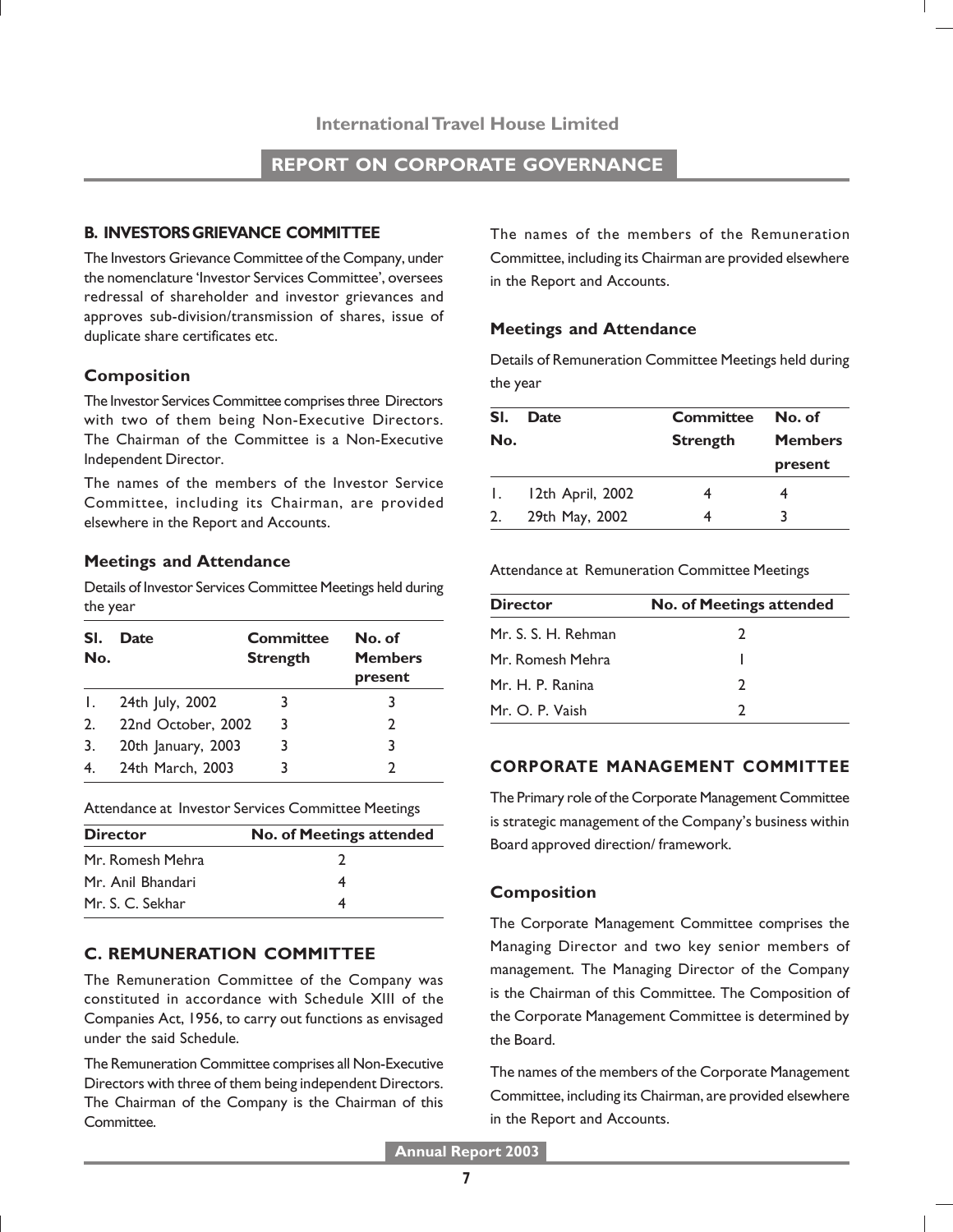#### Meetings and Attendance

Details of Corporate Management Committee Meetings held during the year

| SI. | Date                   | <b>Committee</b> | No. of         |
|-----|------------------------|------------------|----------------|
| No. |                        | <b>Strength</b>  | <b>Members</b> |
|     |                        |                  | present        |
| Ι.  | 25th April, 2002       | 3                | 3              |
| 2.  | 23rd May, 2002         | 3                | 3              |
| 3.  | 4th July, 2002         | 3                | 3              |
| 4.  | 1st August, 2002       | 3                | 3              |
| 5.  | 26th August, 2002      | 3                | 3              |
| 6.  | 24th September, 2002   | 3                | 3              |
| 7.  | 24th October, 2002     | 3                | 3              |
| 8.  | 25th November, 2002    | 3                | 3              |
|     | 9. 19th December, 2002 | 3                | 3              |
| 10. | 21st January, 2003     | 3                | 3              |
| Н.  | 18th February, 2003    | 3                | 3              |
| 12. | 6th March, 2003        | 3                | 3              |
|     | 13. 26th March, 2003   | 3                | 3              |

Attendance at Corporate Management Committee Meetings

| <b>Member</b>  | <b>No. of Meetings attended</b> |
|----------------|---------------------------------|
| Anil Bhandari  | 13                              |
| Rakesh Krishan | 13                              |
| Ashish Kumar   | 13                              |

#### **DISCLOSURES**

Materially significant related party transactions which may have potential conflict with the interests of the Company at large.

#### None

Details of non-compliances, penalties, strictures by Stock Exchanges/ SEBI/ Statutory Authorities on any matter related to capital markets during the last three years. None

Pecuniary relationships or transactions with the Non-Executive Directors.

#### None

### **MEANS OF COMMUNICATION**

Timely disclosure of consistent, comparable, relevant and reliable information on corporate financial performance is at the core of good governance. Towards this end the Unaudited Quarterly Financial Results of the Company were announced within a month of the end of each quarter for the first three quarters. The Audited Annual Financial Results were announced within two months of the end of the financial year. Such results are normally published, in 'The Financial Express' (all editions) and in a vernacular newspaper, 'Jansatta' from New Delhi. The results can also be accessed on the Company's website ëwww.travelhouseindia.comí.

The Management Discussion and Analysis Report has been included elsewhere in the Report and Accounts.

### **CODE FOR PREVENTION OF INSIDER TRADING**

In accordance with the Securities and Exchange Board of India (Prohibition of Insider Trading ) Regulations, 1992, as amended, the Board of Directors of the Company formulated the Companyís Code of Conduct for Prevention of Insider Trading in the shares and securities of the Company by its employees. The Companyís Code, inter alia, prohibits purchase/sale of shares of the Company by employees, while in possession of unpublished price sensitive information in relation to the Company.

### **GENERAL SHAREHOLDER INFORMATION**

Provided in the 'Shareholder Information' section of the Report and Accounts.

# **COMPLIANCE CERTIFICATE OF THE AUDITORS**

The Statutory Auditors have certified that the Company has complied with the Conditions of Corporate Governance as stipulated in Clause 49 of the Listing Agreement with the Stock Exchanges and the same is annexed to the Report of the Directors & Management Discussion and Analysis.

The Certificate will also be sent to the Stock Exchanges alongwith the Annual Return to be filed by the Company.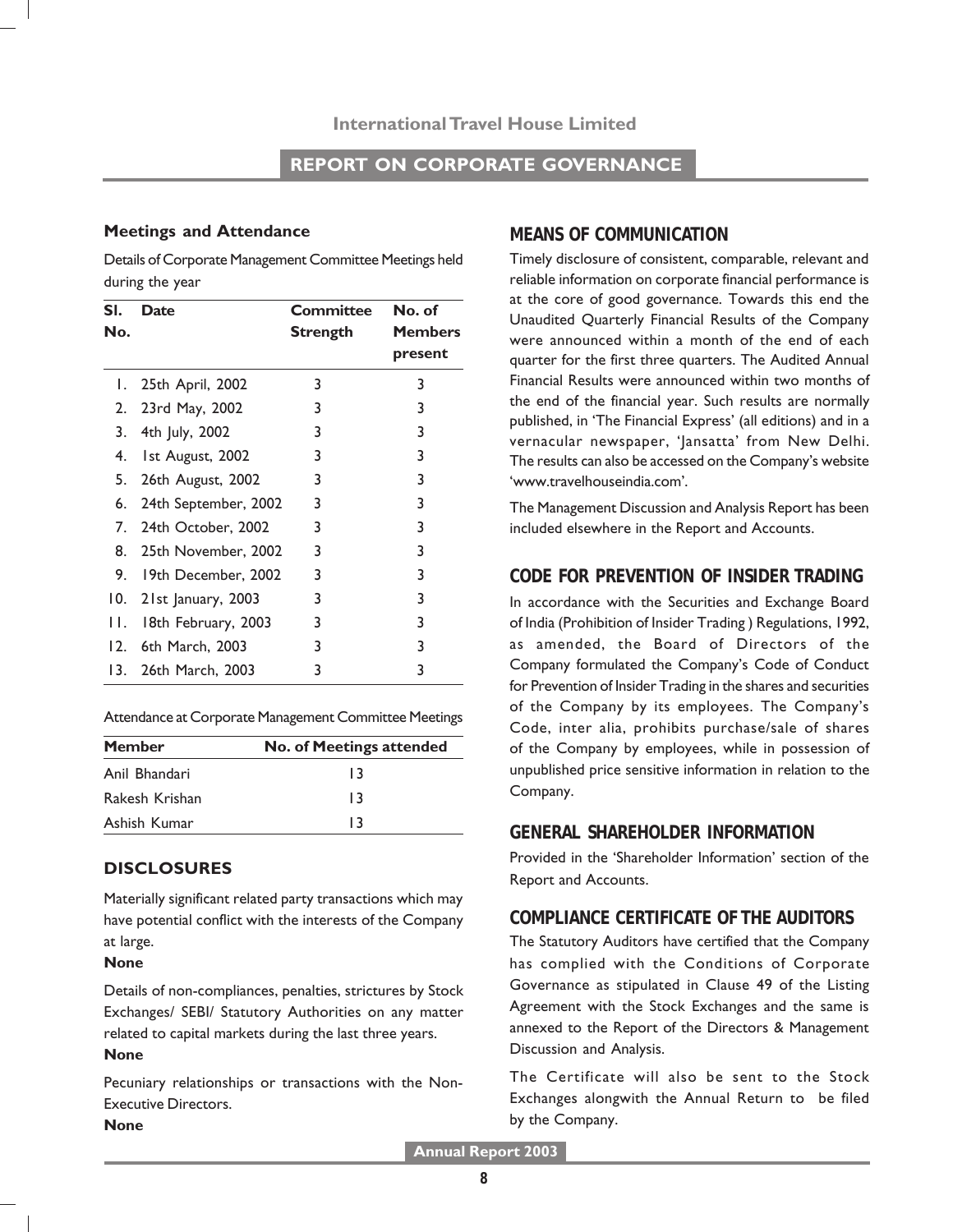# SHAREHOLDER INFORMATION

## Annual General Meeting Details

| Date                      | Friday, 18th July, 2003                                                        |
|---------------------------|--------------------------------------------------------------------------------|
| Venue                     | Air Force Auditorium.<br>Subroto Park.<br>New Delhi-110 010                    |
| Time                      | $9.30$ a.m.                                                                    |
| <b>Book Closure Dates</b> | Tuesday, 8th July, 2003 to<br>Friday, 18th July, 2003<br>(both days inclusive) |
| Dividend Payment Date     | On or after<br>Monday, 28th July, 2003, but<br>within the statutory time limit |
|                           |                                                                                |

# Registrar & Share Transfer Agents (RTA)

M/s. Computech International Limited are the Registrar and Share Transfer Agents of the Company for carrying out share registration and other related activities of the Company.

# Address for Correspondence

Computech International Limited Sri Venkatesh Bhawan, 212 A, Shapur Jat, New Delhi-110 049 Telephone Nos. : 26490769, 26499903-06 Facsimile No. : 26499908

Shareholders holding shares in the electronic form should address their correspondence, except those relating to dividend, to their respective Depository Participants.

### Compliance Officer

Mrs. Janaki Aggarwal, Company Secretary, is the Compliance Officer under Clause 47 of the Listing Agreement with Stock Exchanges.

### Transfer System

The Share Transfer Committee of the Company generally meets fortnightly for approving share transfers. The processing activities with respect to requests received for share transfer are completed within 15-20 days from the date of receipt of request. After such processing, the facility of simultaneous transfer and dematerialisation of shares is provided to the Shareholders.

There are no pending share transfers as of 31st March, 2003.

The Share Transfer Committee comprises the following:-

| Mr. Rakesh Krishan<br><b>Chief Financial Officer</b> | Member |
|------------------------------------------------------|--------|
| Mrs. Janaki Aggarwal<br><b>Company Secretary</b>     | Member |
| Mr. Asish Bhattacharjee<br>General Manager, Finance  | Member |

# Dematerialisation of Shares and Liquidity

The shares of the Company are compulsorily traded in dematerialised form and are available for trading under both the Depository Systems - NSDL (National Securities Depository Limited) and CDSL (Central Depository Services (India) Limited). As on 31st March, 2003 a total of 17,91,321 Equity Shares of the Company, which forms 22.40% of the Share Capital, stands dematerialised. The processing activities with respect to the requests received for dematerialisation are completed within 15 days from the date of receipt of request.

Under the Depository System, the International Securities Identification Number (ISIN) allotted to the Company's Equity Shares is INE262B01016.

# Shareholder Complaints

The Company received 101 complaints during the financial year ended 31st March, 2003, and none of the complaints received are pending as on that date.

|                                    |               | <b>Received Redressed Pending</b> |     |
|------------------------------------|---------------|-----------------------------------|-----|
| <b>Complaints received from:</b>   |               |                                   |     |
| Shareholders/Investors             | 94            | 94                                | Nil |
| <b>Complaints of Shareholders/</b> |               |                                   |     |
| <b>Investors forwarded by:</b>     |               |                                   |     |
| Securities and Exchange            | 5             | 5                                 | Nil |
| Board of India                     |               |                                   |     |
| <b>Stock Exchanges</b>             | $\mathcal{D}$ | 2                                 | Nil |
| Department of Company              | Nil           | Nil                               | Nil |
| Affairs                            |               |                                   |     |
| Depositories (NSDL/CDSL)           | Nil           | Nil                               | Nil |
| Total                              | 101           | וחו                               |     |

The Company has attended to the Shareholders'/ Investors' complaints/correspondence mostly within a period of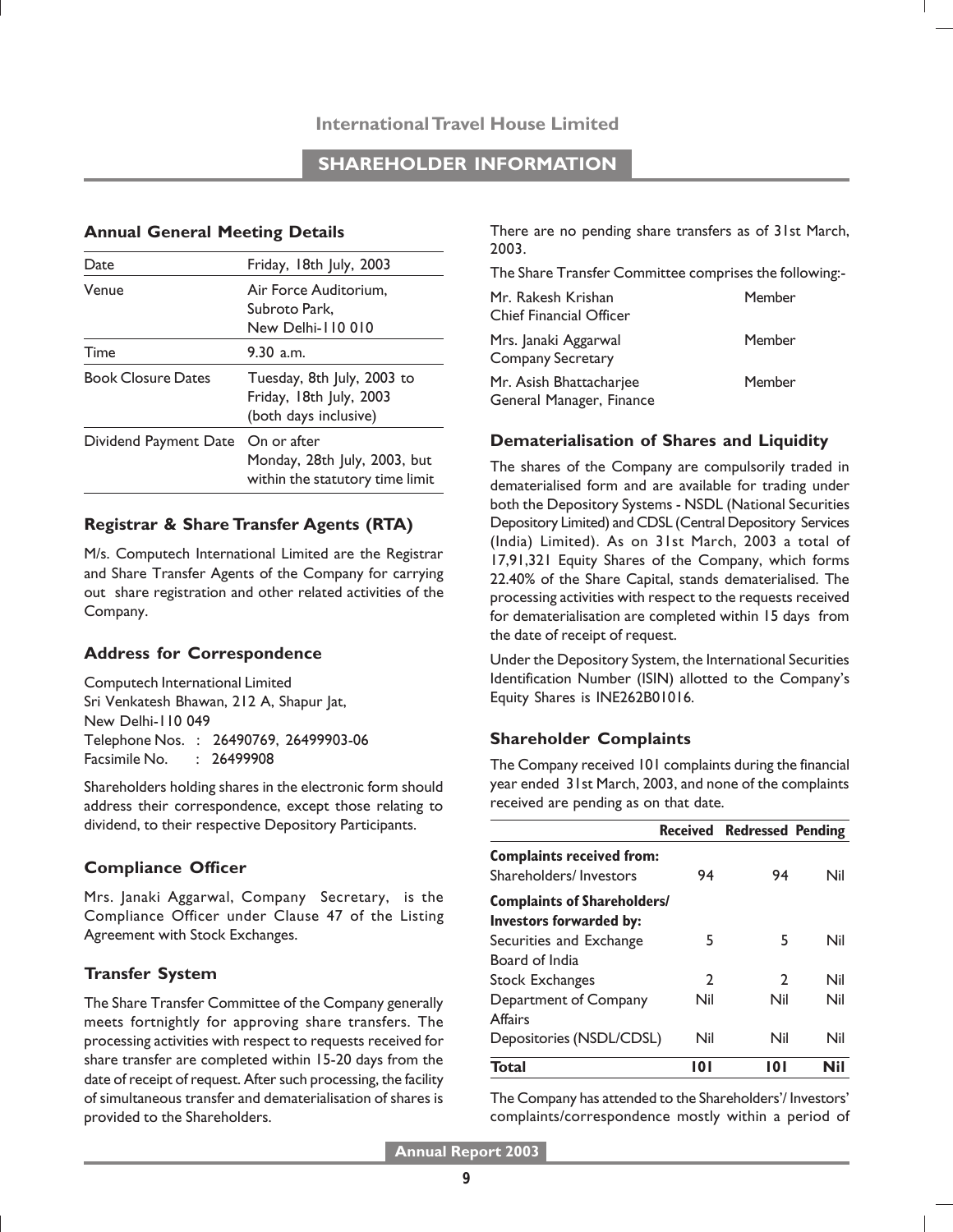# SHAREHOLDER INFORMATION

10-15 days except in cases where constrained by disputes or legal impediments.

| <b>Nature of Complaints</b>           | No. of | $%$ of<br><b>Complaints Complaints</b> |
|---------------------------------------|--------|----------------------------------------|
| Non-receipt of Dividend Warrants      | 16     | 17.02                                  |
| Non-receipt of Share Certificates     | 8      | 8.51                                   |
| Issue of Duplicate Share Certificates | 9      | 9.58                                   |
| Dematerialisation of Shares           | Ħ      | I I.70                                 |
| Others                                | 50     | 53.19                                  |
| Total                                 | 94     | 100.00                                 |

### Legal Proceedings

There are a few pending cases relating to disputes over title to shares, in which the Company has been made a party. These cases are however not material in nature.

Distribution of Shareholding as on 31st March, 2003

| <b>Slab</b>        | No. of Shareholders No. of Equity Shares |                               |              |                                |
|--------------------|------------------------------------------|-------------------------------|--------------|--------------------------------|
|                    | <b>Total</b>                             | $%$ of<br><b>Shareholders</b> | <b>Total</b> | $%$ of<br><b>Share Capital</b> |
| $1 - 500$          | 13,577                                   | 95.36                         | 17,87,226    | 22.35                          |
| 501-1000           | 423                                      | 2.98                          | 3,25,148     | 4.07                           |
| $1001 - 2000$      | 14 I                                     | 0.99                          | 1,84,933     | 2.32                           |
| $2001 - 3000$      | 39                                       | 0.27                          | 96,453       | 1.21                           |
| $3001 - 4000$      | 15                                       | 0.11                          | 53,145       | 0.67                           |
| $4001 - 5000$      | 9                                        | 0.06                          | 41,980       | 0.52                           |
| 5001-10000         | $\overline{2}$                           | 0.08                          | 75.565       | 0.94                           |
| 10001 and above 22 |                                          | 0.15                          | 54,30,050    | 67.92                          |
| <b>Total</b>       | 14.238                                   | 100.00                        | 79,94,500    | 100.00                         |

#### Category of Shareholders as on 31st March, 2003

| SI.<br>No.   | <b>Category</b>                                                                                                | No. of<br><b>Shares</b> | $%$ of<br><b>Share</b><br>held holding |
|--------------|----------------------------------------------------------------------------------------------------------------|-------------------------|----------------------------------------|
| А            | <b>Promoter's Holding</b>                                                                                      |                         |                                        |
|              | <b>Indian Promoters</b><br><b>ITC</b> Limited<br><b>Russell Credit Limited</b>                                 | 2,87,600<br>36.26.638   | 3.60<br>45.36                          |
| $\mathbf{2}$ | <b>Persons acting in Concert</b><br>Penninsular Investments<br>Limited<br><b>Russel Investments</b><br>Limited | 4.10.064<br>6,07,599    | 5.13<br>7.60                           |
|              | <b>Sub Total</b>                                                                                               | 49, 31, 901             | 61.69                                  |

| в            | <b>Non-Promoter's Holding</b>   |           |        |
|--------------|---------------------------------|-----------|--------|
| 3            | <b>Institutional Investors</b>  |           |        |
| a            | Mutual Funds and UTI            | Nil       | Nil    |
| b            | <b>Banks</b>                    | 600       | 0.01   |
| C            | <b>Insurance Companies</b>      | 42,100    | 0.53   |
| d            | Foreign Institutional Investors | 300       | 0.00   |
| 4            | <b>Others</b>                   |           |        |
| a            | <b>Private Corporate Bodies</b> | 3,48,673  | 4.36   |
| b            | Indian Public                   | 26,66,523 | 33.35  |
| $\mathsf{C}$ | NRIs/OCBs                       | 4.403     | 0.06   |
| d            | Any Other                       | Nil       | Nil    |
|              | <b>Sub Total</b>                | 30,62,599 | 38.31  |
|              | <b>Grand Total</b>              | 79,94,500 | 100.00 |

Monthly High and Low quotation of Shares traded on Mumbai Stock Exchange (BSE)

|      |             | <b>BSE</b>           |              |
|------|-------------|----------------------|--------------|
| Year | Month       | <b>High</b><br>(Rs.) | Low<br>(Rs.) |
| 2002 | April       | 33.85                | 25.80        |
|      | May         | 33.60                | 22.25        |
|      | <b>June</b> | 31.00                | 25.00        |
|      | <b>July</b> | 37.00                | 23.45        |
|      | August      | 29.50                | 24.00        |
|      | September   | 29.50                | 22.00        |
|      | October     | 24.00                | 19.75        |
|      | November    | 29.75                | 20.40        |
|      | December    | 30.60                | 24.60        |
| 2003 | January     | 33.00                | 23.50        |
|      | February    | 32.00                | 25.50        |
|      | March       | 33.00                | 24.50        |

#### Performance in comparison to broad based indices such as BSE Sensex

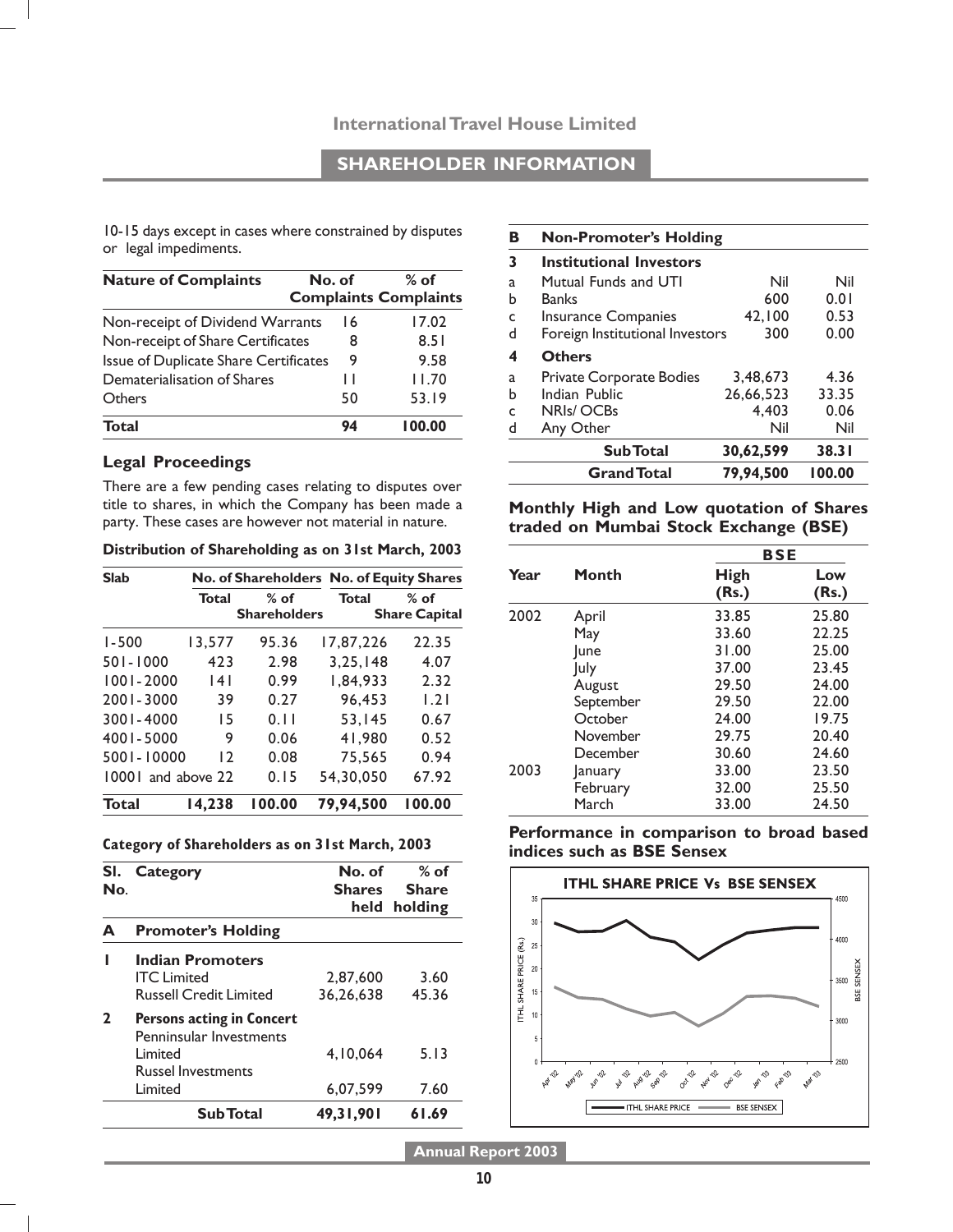# SHAREHOLDER INFORMATION

#### Listing on Stock Exchanges (with Stock Code)

The Delhi Stock Exchange Association Limited (109092) ëDSE Houseí, 3/1, Asaf Ali Road, New Delhi-110 002

The Stock Exchange, Mumbai (500213) Phiroze Jeejeebhoy Towers, Dalal Street, Mumbai- 400 001

The Listing Fees for the year 2003/2004 have been paid to the above Stock Exchanges.

#### Financial Calendar

|                | Financial Year 2003/2004             |               |  |  |
|----------------|--------------------------------------|---------------|--|--|
|                | Unaudited Financial Results          |               |  |  |
|                | (Provisional) for the First Quarter  | July, 2003    |  |  |
| $\overline{2}$ | Unaudited Financial Results          |               |  |  |
|                | (Provisional) for the Second         |               |  |  |
|                | Quarter and for the Half Year        | October, 2003 |  |  |
| 3              | Unaudited Financial Results          |               |  |  |
|                | (Provisional) for the Third Quarter  | January, 2004 |  |  |
| 4              | <b>Audited Financial Results</b>     |               |  |  |
|                | (Provisional) for the Last Quarter   |               |  |  |
|                | and Audited Annual Financial Results | May.          |  |  |

#### Particulars of Past three AGMs

| AGM              | YEAR      | <b>VENUE</b>         | <b>DATE</b> | <b>TIME</b> |
|------------------|-----------|----------------------|-------------|-------------|
| 2 <sub>lst</sub> | 2001/2002 | Air Force Auditorium | 24/07/2002  | $9.30$ a.m. |
| 20th             | 2000/2001 | Subroto Park         | 17/09/2001  | 9.30 a.m.   |
| 19 <sub>th</sub> | 1999/2000 | New Delhi 110 010    | 12/09/2000  | $9.30$ a.m. |
|                  |           |                      |             |             |

#### Postal Ballot

No resolution requiring a postal ballot under section 192A of the Companies Act, 1956, was placed before the last AGM. Similarly, no special resolution requiring a postal ballot is being proposed at the ensuing AGM.

# SHAREHOLDER REFERENCER

#### Unclaimed Dividends

Pursuant to section 205A of the Companies Act, 1956, unclaimed dividends upto and including for the financial years 1994-95 have been transferred to the General Revenue Account of the Central Government. Shareholders who have not encashed their dividend warrant(s) relating to the financial year(s) upto 1994-95 are requested to claim the amounts from the Registrar of Companies, NCT of Delhi and Haryana, B- Block, Paryavaran Bhawan, CGO Complex, Lodhi Road, New Delhi -110 003 in the prescribed form.

The dividends for the following years remaining unclaimed for 7 years will be transferred by the Company to the Investor Education and Protection Fund established by the Central Government pursuant to section 205 C of the Companies Act, 1956 :

| <b>Financial Year</b>  | Date of Declaration/<br>Payment of dividend | Due for transfer on |
|------------------------|---------------------------------------------|---------------------|
| 1995-1996              | I I th September, 1996                      | 29th October, 2003  |
| 1996-1997              | I Ith September, 1997                       | 29th October, 2004  |
| 1997-1998              | 22nd September, 1998                        | 9th November, 2005  |
| 1998-1999              | 21st September, 1999                        | 8th November, 2006  |
| 2000-2001<br>(Interim) | 18th December, 2000                         | 19th January, 2008  |
| 2000-2001<br>(Final)   | 17th September, 2001                        | 23rd October, 2008  |
| 2001-2002              | 24th July, 2002                             | 29th August, 2009   |

Shareholders who have not so far encashed their dividend warrant(s) or have not received the same are requested to seek issue of duplicate warrant(s) by writing to the RTA confirming non-encashment/non-receipt of dividend warrant(s).

#### Depository Services

For guidance on depository services, Shareholders may write to our RTA or to their respective depositories :

National Securities Depository Limited Trade World, 5th Floor, Kamala Mills Compound Senapati Bapat Marg, Lower Parel, Mumbai 400 013 Telephone : 0091-022-24972964-70 Facsimile : 0091-022-24972993/24976351 E-mail : info@nsdl.co.in Website : www.nsdl.co.in

Central Depository Services (India) Limited Phiroze Jeejeebhoy Towers, 28th Floor Dalal Street, Mumbai 400 023 Telephone : 0091-022-22723333 Facsimile : 0091-022-22723199/22722072 E-mail : investors@cdslindia.com Website : www.centraldepository.com

#### Nomination Facility

Shareholders holding shares in physical form and desirous of making a nomination in respect of their share holding in the Company, as permitted under Section 109A of the Companies Act, 1956, are requested to submit to the RTA the prescribed Form 2B for this purpose.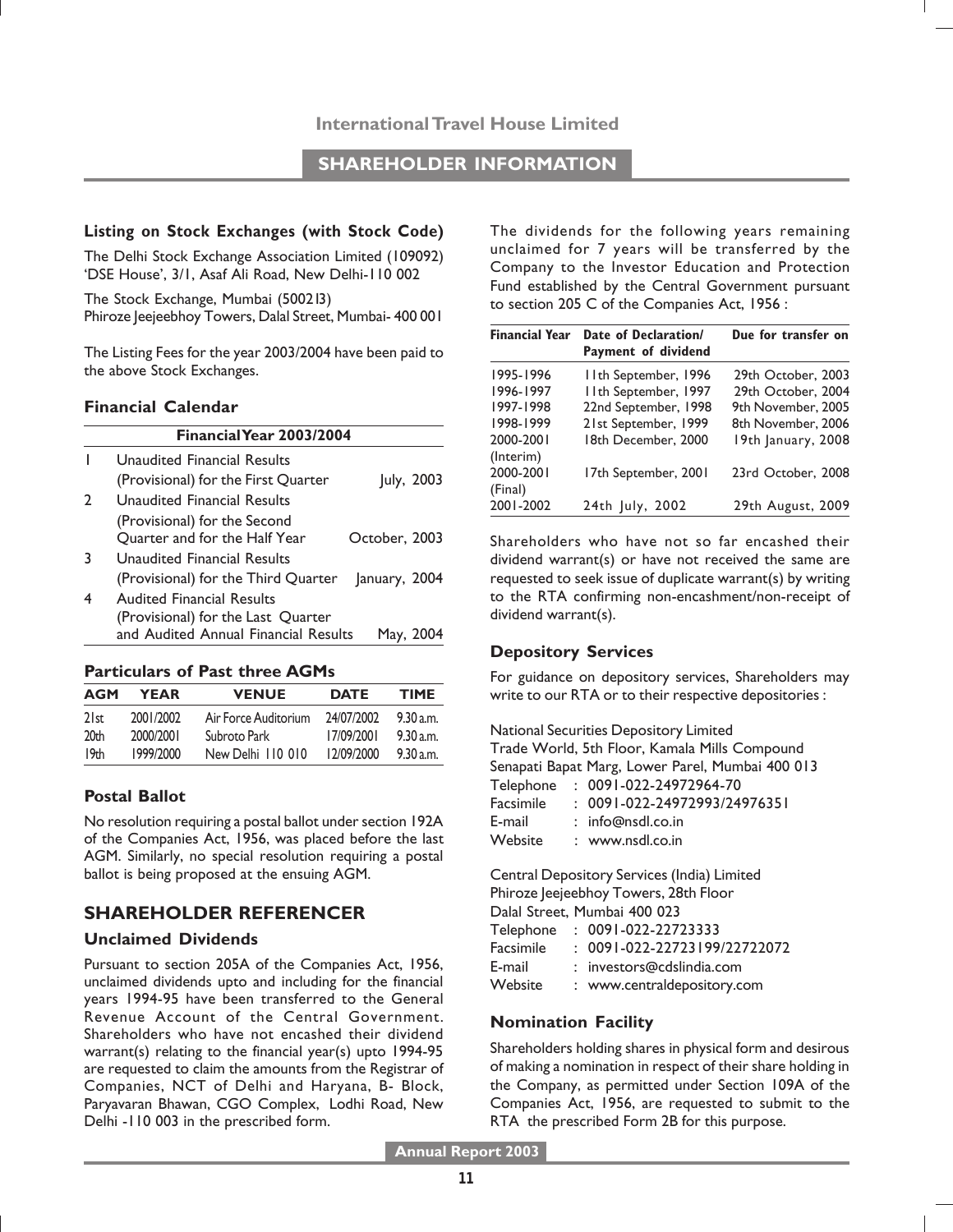# REPORT OF THE DIRECTORS & MANAGEMENT DISCUSSION AND ANALYSIS

Your Directors submit their Report and Accounts for the financial year ended 31st March, 2003.

### Financial Performance

During the year under review, the total income of the Company was Rs.40.68 crores as compared to Rs.32.12 crores in the previous year. Income from services rendered was Rs.34.01 crores as compared to Rs.29.81 crores for the previous year and represents a growth of 14%. The Profit Before Tax was Rs.8.57 crores as compared to Rs.1.29 crores in the previous year. The current year's income included a non recurring income of Rs.4.09 crores on account of divestment of Company's entire equity holding representing 49% in LeasePlan India Limited and Rs.0.57 crores on account of sale of flats . The Profit After Tax was Rs.6.58 crores compared to Rs.0.92 crores in the previous year. Your Company earned foreign exchange of Rs.7.33 crores and utlised foreign exchange of Rs.0.08 crores. The Board recommends a transfer to the General Reserve of Rs. 0.66 crores from current year's profits (previous year Nil) and has transferred Rs.78,000/- to Foreign Exchange Earnings Reserve. Keeping in view the non recurring income of Rs.4.66 crores your Directors are pleased to recommend a dividend of Rs.2.50p per equity share for the year ended 31st March, 2003 (previous year Re.1/- per equity share).

### Business Operations

The year 2002-03 was a challenging year for the travel and tourism industry. The aftermath of 11th September and 13th December, 2001 was compounded by events in the Middle East. Towards the end of the year, the SARS epidemic took its toll with traffic to and from South East Asia severely affected. The airlines also felt the impact and further cut down their cost of distribution and agency commissions. Despite unfavourable prevailing environment, your Company has shown a growth of 24% in billing, by taking timely actions.

The Company added to its network strength by opening the 10th IATA location at Vadodara. A new hotel counter was opened at the ITC Hotel Sonar Bangla Sheraton and Towers in Kolkata and a car rental outlet at International Technology Park Limited in Bangalore.

The Company's brand of 'Travel House Cars', continued to expand in the year under review and has shown tremendous growth.

The 'Travel House Holidays', brand was further strengthened in the leisure segments. Cruise holidays, Insight Coach Vacations and Round the World Programmes were introduced to the discerning outbound traveller. In the inbound tours and domestic travel segment the Company launched branded holidays "Golden Tours, Classical Tours, Religious Tours and Rejuvenation Tours", under the theme Flavours of India. Royal Weddings, a concept for managing wedding ceremonies at erstwhile Maharajas' Heritage Locations was launched targeted at the NRI community.

Major International Conferences were handled by your Company in the year 2002-03 with 9th Asian Congress on Nutrition & Nurtibition Expo and Junior Chambers International, to name a few.

Along with Citibank, the Company introduced 'World Money Card', an alternative to travellers cheques.

The Web site "travelhouseindia.com" has been linked to web sites such as Journeymart.com, yahoo.com, google.com and other search engines to drive the traffic into its web site.

With the continuing emphasis on quality of processes and systems, your Company was re-certified under the new international bench marking of ISO 9001- 2000 (E), the latest variant in the bench marking process.

## Human Resources

In view of intense international competition and the rapid pace of technological development, your Company is nurturing and strengthening the competitive capabilities of its personnel. In order to remain competitive in this highly discerning and demanding service industry, your Company recognises that human capital is amongst its most valuable assets.

A robust selection process to attract competent resources and a well developed system of performance appraisals to identify and retain key resources and reward excellence are parts of the overall strategic approach of the Company.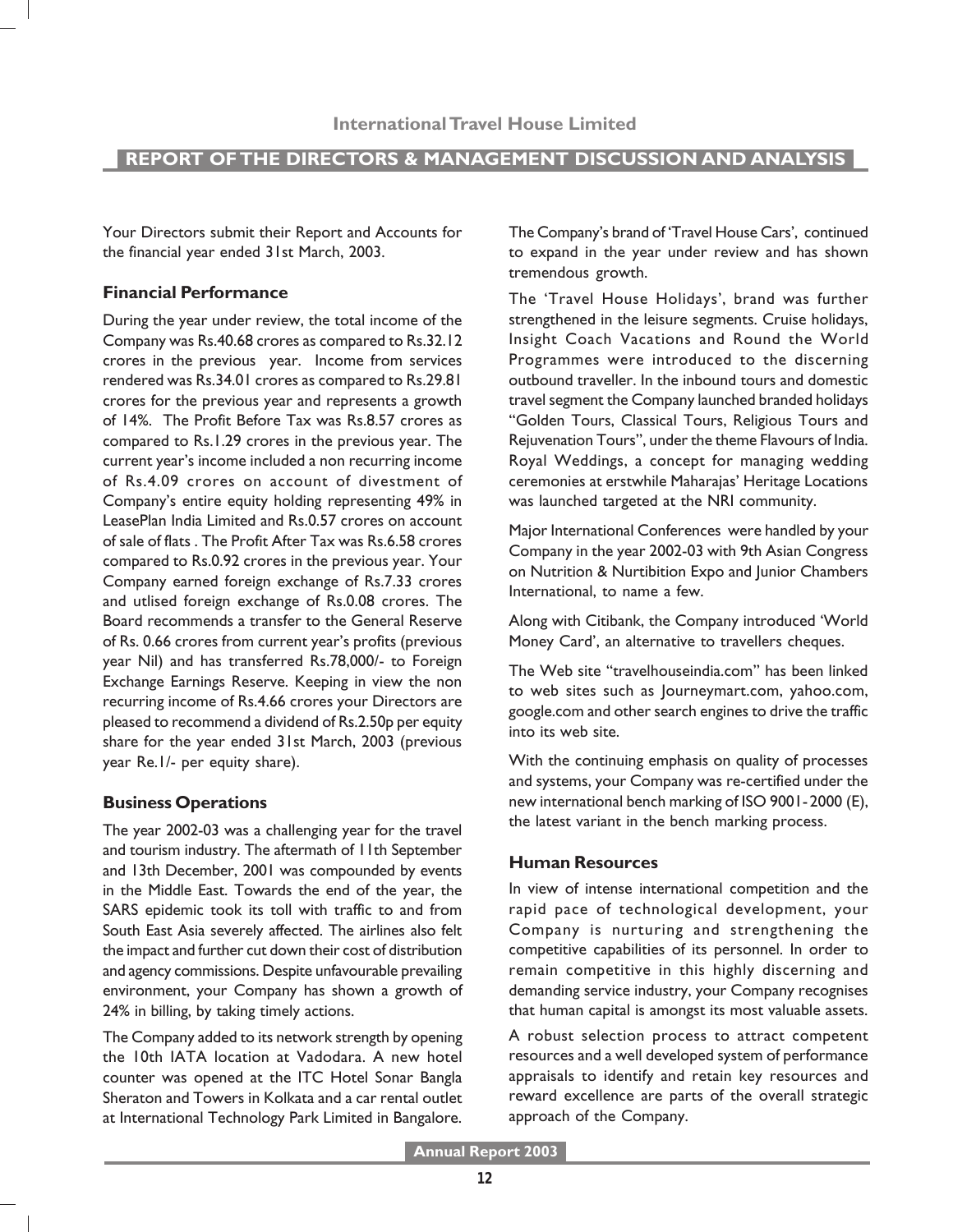# REPORT OF THE DIRECTORS & MANAGEMENT DISCUSSION AND ANALYSIS

Your Directors record their sincere appreciation of the dedicated efforts put in by over 400 employees working across all 25 locations.

# **Directors**

In accordance with the provisions of Article 143 of the Articles of Association of the Company, Mr. S.S.H. Rehman and Mr. Anil Rajput will retire by rotation at the forthcoming Annual General Meeting and being eligible, offer themselves for re-appointment.

# Listing

Your Company's shares are listed with Delhi and Mumbai Stock Exchanges. The Listing fees to the Stock Exchanges for the year 2003-2004 have been paid. The addresses of the said Stock Exchanges are as follows :

The Delhi Stock Exchange Association Limited ëDSE Houseí, 3/1, Asaf Ali Road, New Delhi 110 002.

The Stock Exchange, Mumbai Phiroze Jeejeebhoy Towers, Dalal Street, Mumbai 400 001.

# Auditors

The Auditors of your Company, Messrs. Lovelock & Lewes, will retire at the forthcoming Annual General Meeting and being eligible, offer themselves for re-appointment.

# Other Information

None of the employees fall under the purview of the provisions of Section 217 (2A) of the Companies Act, 1956 read with the Companies (Particulars of Employees) Rules, 1975. The certificate of the Auditors, Messrs. Lovelock & Lewes confirming compliance of conditions of Corporate Governance as stipulated under Clause 49 of the Listing Agreement, is annexed to the Report.

The Audit Committee of the Company reviewed the financial statements for the year under review at its meeting held on 8th May, 2003 and recommended the same for the approval of the Board of Directors.

# Responsibility Statement

In terms of Section 217(2AA) of the Companies Act, 1956, your Directors state that :-

(i) in the preparation of annual accounts under review the applicable accounting standards had been followed. (ii) appropriate accounting policies were selected and applied consistently and reasonable and prudent judgments and estimates were made so as to give a true and fair view of the state of affairs of the Company at the end of the financial year under review and of the profit or loss of the Company for that period. (iii) proper and sufficient care was taken for the maintenance of adequate accounting records in accordance with the provisions of the Companies Act, 1956 for safeguarding the assets of the Company and for preventing and detecting fraud and other irregularities. (iv) the annual accounts are prepared on a going concern basis. The required disclosures and the significant accounting policies followed are appearing in Schedule 20, to the Annual Accounts.

# Future Prospects

Your Directors view the long term growth prospect of the travel and tourism industry with confidence. The increased outlay by the government and various concessions given by the Finance Minister, relaxation in EXIM policy, plan for building of new convention centres and revamping of airports are being viewed with optimism. The upgradation of highways would catalyse the growth of car rental industry specially in the leisure segment of motoring holidays.

These factors together present a favourable growth scenario for travel and tourism in the medium term though there may be some uneven initial trends. Your Company is well poised to seize the unfolding growth opportunities.

On behalf of the Board

Place: New Delhi Anil Bhandari S.C. Sekhar Dated : 8th May, 2003 Managing Director Director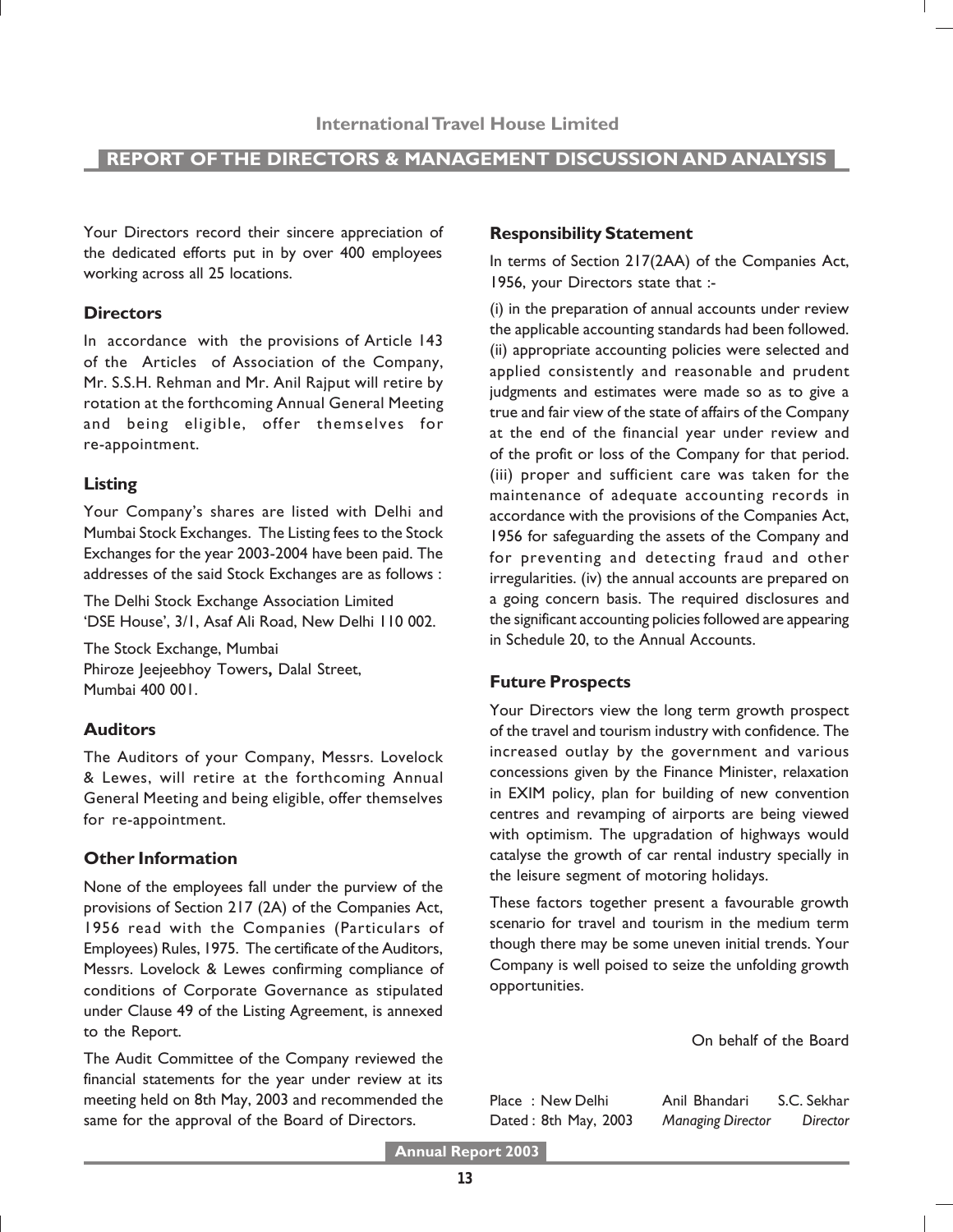# ANNEXURE TO THE REPORT OF THE DIRECTORS

# FOR THE YEAR ENDED 31st MARCH, 2003

# Auditor's Certificate on Compliance with the Conditions of Corporate Governance under Clause 49 of the Listing Agreement(s)

To the Members of International Travel House Limited

- 1. We have reviewed the implementation of Corporate Governance procedures by International Travel House Limited for the year ended 31st March, 2003, with the relevant records and documents maintained by the Company, furnished to us for our review and the report on Corporate Governance as approved by the Board of Directors.
- 2. The compliance of conditions of Corporate Governance is the responsibility of the management. Our examination was limited to procedures and implementation thereof, adopted by the Company for ensuring the compliance of the conditions of Corporate Governance. It is neither an audit nor an expression of opinion on the financial statements of the Company.

We further state that such compliance is neither an assurance as to the future viability of the Company nor the efficiency or effectiveness with which the management has conducted the affairs of the Company.

3. On the basis of our review and according to the information and explanations given to us, the conditions of Corporate Governance as stipulated in Clause 49 of the listing agreement with the Stock Exchanges have been complied with in all material respect by the Company and that no investor grievance are pending for a period exceeding one month against the Company as on 7th May, 2003 as per the records maintained by Shareholder/Investor Grievance Committee.

Kaushik Dutta Partner For and on behalf of Place : New Delhi Lovelock & Lewes Date : 8th May, 2003 Chartered Accountants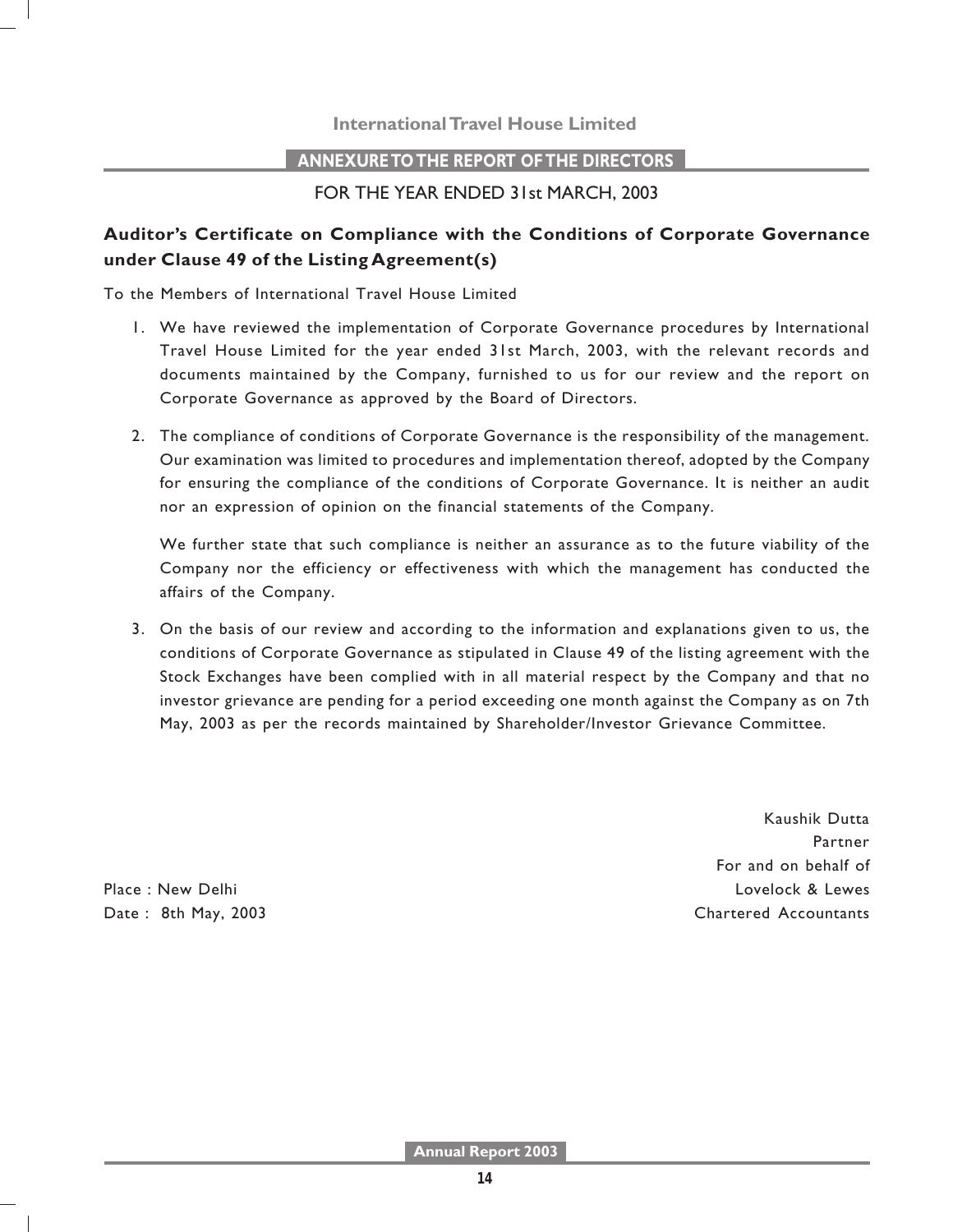# BALANCE SHEET

# AS AT 31st MARCH, 2003

|     |              |                                                                     | Schedule       | <b>Rupees</b>               | As at 31st March, 2003<br><b>Rupees</b> | <b>Rupees</b>               | As at 31st March, 2002<br><b>Rupees</b> |
|-----|--------------|---------------------------------------------------------------------|----------------|-----------------------------|-----------------------------------------|-----------------------------|-----------------------------------------|
| Ι.  |              | <b>SOURCES OF FUNDS</b>                                             |                |                             |                                         |                             |                                         |
|     | ш            | <b>Shareholders' Funds</b>                                          |                |                             |                                         |                             |                                         |
|     |              | Capital<br>a)                                                       | L              | 7,99,45,000                 |                                         | 7,99,45,000                 |                                         |
|     |              | Reserves and Surplus<br>b)                                          | $\overline{2}$ | 29,70,84,786                | 37,70,29,786                            | 25,38,43,710                | 33,37,88,710                            |
|     | $\mathbf{2}$ | <b>Loan Funds</b>                                                   |                |                             |                                         |                             |                                         |
|     |              | Secured Loan                                                        | 3              |                             | 10,43,79,755                            |                             | 4,51,54,801                             |
|     |              | <b>TOTAL</b>                                                        |                |                             | 48,14,09,541                            |                             | 37,89,43,511                            |
| II. | П            | <b>APPLICATION OF FUNDS</b><br><b>Fixed Assets</b>                  |                |                             |                                         |                             |                                         |
|     |              | <b>Gross Block</b><br>a)<br>Less: Depreciation<br>b)                | $\overline{4}$ | 25,28,88,062<br>7,67,45,379 |                                         | 20,40,94,564<br>6,43,00,536 |                                         |
|     |              | <b>Net Block</b><br>c)                                              |                | 17,61,42,683                | 17,61,42,683                            | 13,97,94,028                | 13,97,94,028                            |
|     | $\mathbf{2}$ | <b>Investments</b>                                                  | 5              |                             | 6,62,10,000                             |                             | 5,08,10,000                             |
|     | 3            | <b>Current Assets, Loans and Advances</b>                           |                |                             |                                         |                             |                                         |
|     |              | <b>Sundry Debtors</b><br>a)                                         | 6              | 27,66,96,050                |                                         | 20,67,58,782                |                                         |
|     |              | Cash and Bank Balances<br>b)                                        | 7              | 13,94,86,234                |                                         | 10,70,47,215                |                                         |
|     |              | <b>Other Current Assets</b><br>c)                                   | 8              | 20, 11, 108                 |                                         | 12,63,018                   |                                         |
|     |              | Loans and Advances<br>d)                                            | 9              | 5,99,81,526                 |                                         | 5,96,26,372                 |                                         |
|     |              |                                                                     |                | 47,81,74,918                |                                         | 37,46,95,387                |                                         |
|     |              | <b>Less: Current Liabilities &amp; Provisions</b>                   |                |                             |                                         |                             |                                         |
|     |              | Liabilities<br>a)                                                   | 10             | 19,52,31,526                |                                         | 16,34,27,261                |                                         |
|     |              | Provisions<br>b)                                                    | $\mathbf{H}$   | 2,49,10,733                 |                                         | 1,17,62,406                 |                                         |
|     |              |                                                                     |                | 22,01,42,259                |                                         | 17,51,89,667                |                                         |
|     |              | <b>Net Current Assets</b>                                           |                |                             | 25,80,32,659                            |                             | 19,95,05,720                            |
|     | 4            | <b>Deferred Tax Liabilities (Net)</b>                               | 12             |                             | (1,89,75,801)                           |                             | (1, 11, 66, 237)                        |
|     | 5            | <b>Miscellaneous Expenditure</b><br>Preliminary Expenditure (to the |                |                             |                                         |                             |                                         |
|     |              | extent not written off or adjusted)                                 | 3              |                             |                                         |                             |                                         |
|     |              | <b>TOTAL</b>                                                        |                |                             | 48,14,09,541                            |                             | 37,89,43,511                            |
|     |              | <b>NOTES TO THE ACCOUNTS</b>                                        | 20             |                             |                                         |                             |                                         |

Schedules 1 to 13 and 20 form an integral part of the Balance Sheet. This is the Balance Sheet referred to in our Report of even date.

On behalf of the Board Kaushik Dutta Partner For and on behalf of **Anil Bhandari** S. C. Sekhar Lovelock & Lewes **Example 2018** Managing Director **Managing Director** Director Chartered Accountants Place : New Delhi Janaki Aggarwal Dated : 8th May, 2003 **Company Secretary**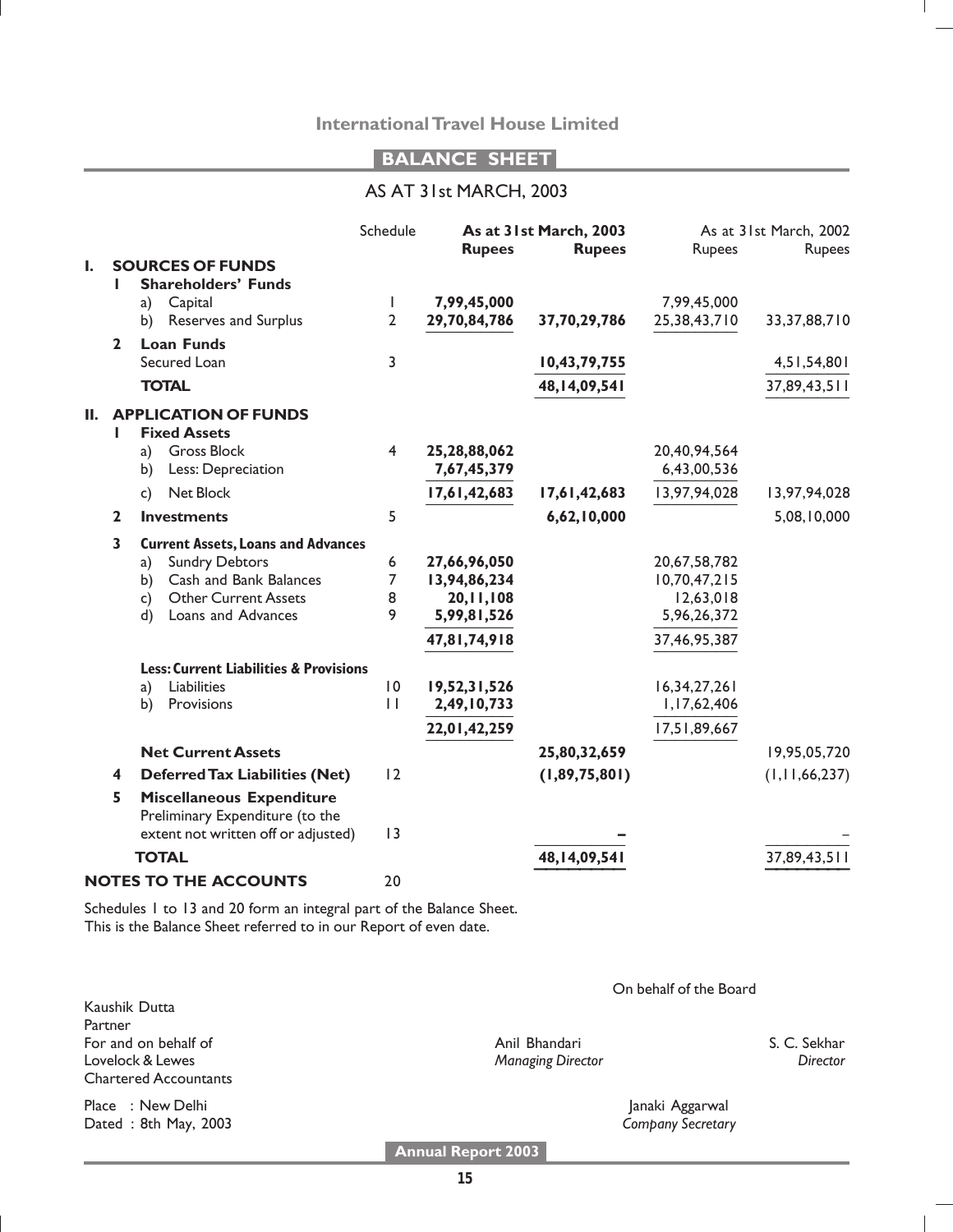# PROFIT & LOSS ACCOUNT

# FOR THE YEAR ENDED 31st MARCH, 2003

|                |                                                        | Schedule |                          | For the year ended<br>3 I st March, 2003 |                        | For the year ended<br>31st March, 2002 |
|----------------|--------------------------------------------------------|----------|--------------------------|------------------------------------------|------------------------|----------------------------------------|
|                |                                                        |          | <b>Rupees</b>            | <b>Rupees</b>                            | Rupees                 | Rupees                                 |
| $\mathbf{I}$ . | <b>INCOME</b>                                          |          |                          |                                          |                        |                                        |
|                | Income from Services Rendered                          | 4        |                          | 34,01,46,031                             |                        | 29,81,08,824                           |
|                | Other Income                                           | 15       |                          | 6,66,13,057                              |                        | 2,30,90,907                            |
|                |                                                        |          |                          | 40,67,59,088                             |                        | 32, 11, 99, 731                        |
| Ш.             | <b>EXPENDITURE</b>                                     |          |                          |                                          |                        |                                        |
|                | Employees' Remuneration &                              |          |                          |                                          |                        |                                        |
|                | <b>Welfare Expenses</b>                                | 16       |                          | 7,18,42,692                              |                        | 6,94,14,133                            |
|                | Other Expenses                                         | 17       |                          | 21,44,43,842                             |                        | 20,61,62,009                           |
|                | Depreciation                                           |          |                          | 2,71,74,744                              |                        | 2,42,61,605                            |
|                | Interest                                               | 8        |                          | 75,91,181                                |                        | 84,71,374                              |
|                |                                                        |          |                          | 32,10,52,459                             |                        | 30,83,09,121                           |
|                | <b>III. PROFIT</b>                                     |          |                          |                                          |                        |                                        |
|                | <b>Profit Before Taxation</b>                          |          |                          | 8,57,06,629                              |                        | 1,28,90,610                            |
|                | Less: Provision for Taxation                           |          |                          |                                          |                        |                                        |
|                | - Income Tax on Current Year Profits<br>- Deferred Tax |          | 1,21,00,000<br>78,09,565 |                                          | 10,50,000<br>25,62,154 |                                        |
|                | - Wealth Tax                                           |          | 9,000                    | 1,99,18,565                              | 1, 12, 000             | 37,24,154                              |
|                |                                                        |          |                          |                                          |                        |                                        |
|                | <b>Profit After Taxation</b>                           |          |                          | 6,57,88,064                              |                        | 91,66,456                              |
|                | Profit Brought Forward (Net)                           |          |                          | 11,33,40,038                             |                        | 11,21,68,082                           |
|                |                                                        |          |                          | 17,91,28,102                             |                        | 12, 13, 34, 538                        |
|                | Transfer to Foreign Exchange Earnings Reserve          |          |                          | 78,000                                   |                        |                                        |
|                | Available for Appropriation                            |          |                          | 17,90,50,102                             |                        | 12, 13, 34, 538                        |
|                | <b>IV. APPROPRIATION</b>                               |          |                          |                                          |                        |                                        |
|                | <b>General Reserve</b>                                 |          |                          | 66,00,000                                |                        |                                        |
|                | <b>Proposed Dividend</b>                               |          |                          | 1,99,86,250                              |                        | 79,94,500                              |
|                | Tax on Proposed Dividend                               |          |                          | 25,60,738                                |                        |                                        |
|                | <b>Profit Carried Forward</b>                          |          |                          | 14,99,03,114                             |                        | 11,33,40,038                           |
|                |                                                        |          |                          | 17,90,50,102                             |                        | 12, 13, 34, 538                        |
|                | Basic and Diluted Earnings Per Share (Rs.) 19          |          |                          | 8.23                                     |                        | 1.15                                   |
|                |                                                        |          |                          |                                          |                        |                                        |

### NOTES TO THE ACCOUNTS 20

Schedules 14 to 19 and 20 form an integral part of the Profit and Loss Account. This is the Profit and Loss Account referred to in our Report of even date.

Annual Report 2003 On behalf of the Board Kaushik Dutta Partner For and on behalf of **Anil Bhandari** Anil Bhandari S. C. Sekhar Lovelock & Lewes **Example 2018** Managing Director **Managing Director** Director Chartered Accountants Place : New Delhi Janaki Aggarwal Dated : 8th May, 2003 **Company Secretary**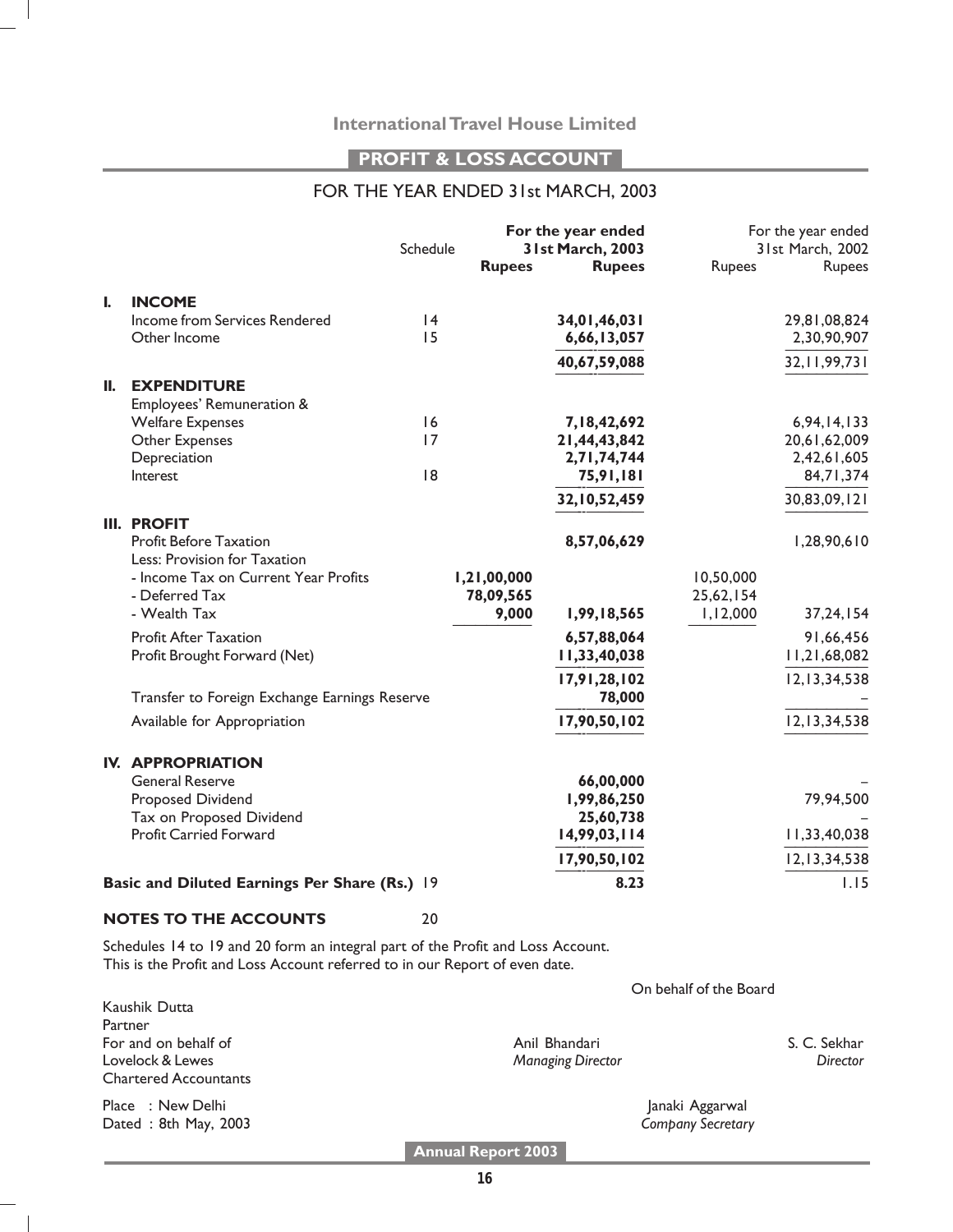# CASH FLOW STATEMENT

# FOR THE YEAR ENDED 31st MARCH, 2003

|    |                                                                                                                                                                                                                                                                | For the year ended<br>3 Ist March, 2003<br><b>Rupees</b>                                   | For the year ended<br>31st March, 2002<br><b>Rupees</b>                               |
|----|----------------------------------------------------------------------------------------------------------------------------------------------------------------------------------------------------------------------------------------------------------------|--------------------------------------------------------------------------------------------|---------------------------------------------------------------------------------------|
| А. | <b>CASH FLOW FROM OPERATING ACTIVITIES:</b>                                                                                                                                                                                                                    |                                                                                            |                                                                                       |
|    | Net Profit before Tax and Extraordinary Items<br>Adjustment for:                                                                                                                                                                                               | 8,57,06,629                                                                                | 1,28,90,610                                                                           |
|    | - Depreciation<br>- Profit/(Loss) on Sale of Fixed Assets (Net)<br>- Provision for Doubtful Debts                                                                                                                                                              | 2,71,74,744<br>(29, 18, 377)<br>47,09,474                                                  | 2,42,61,605<br>(48, 40, 245)<br>20,19,111                                             |
|    | - Interest Paid<br>- Lease Rentals<br>- Preliminary Expenses Written Off                                                                                                                                                                                       | 75,91,181<br>1,53,27,966                                                                   | 84,71,374<br>2,60,43,978<br>5,643                                                     |
|    | - Profit/(Loss) on Sale of Investment (Net)<br>- Interest Income<br>- Debts/Advances Written Off<br>- Liabilities no longer required Written Back<br>- Provision for Gratuity and Leave Encashment<br>- TDS on Technical/Service/Other Operating Income        | (4,09,35,183)<br>(70, 14, 899)<br>64,43,169<br>(83, 55, 397)<br>19,85,405<br>(1,81,01,404) | (53, 19, 435)<br>40,26,832<br>(60, 53, 886)<br>31,65,129<br>(1,61,59,511)             |
|    | <b>Operating Profits Before Working Capital Changes</b><br>Adjustment for:                                                                                                                                                                                     | 7,16,13,308                                                                                | 4,85, 11,205                                                                          |
|    | - Trade and other Receivables<br>- Trade and other Payables                                                                                                                                                                                                    | (8,53,31,501)<br>3,69,58,945                                                               | (1,31,07,959)<br>2,16,02,011                                                          |
|    | <b>Cash Generated from Operations</b><br>- Direct Taxes Paid (Net)<br>Cash Flow before Extraordinary Items<br><b>Net Cash Flow from Operating Activities</b>                                                                                                   | 2,32,40,751<br>98,78,840<br>3, 31, 19, 592<br>3, 31, 19, 592                               | 5,70,05,257<br>(25, 10, 500)<br>5,44,94,757<br>5,44,94,757                            |
| В. | <b>CASH FLOW FROM INVESTING ACTIVITIES:</b><br>Purchase/Adjustments of Fixed Assets<br>Sale/Adjustments of Fixed Assets<br>Purchase of Investments<br>Sale of Investments<br><b>Interest Received</b><br><b>Net Cash used in Investing Activities</b>          | (8,49,91,696)<br>2,43,86,673<br>(3,50,00,000)<br>6,05,35,183<br>62,66,810<br>(2,88,03,030) | (5,76,90,319)<br>2,65,26,632<br>44,71,216<br>(2,66,92,471)                            |
| C. | <b>CASH FLOW FROM FINANCING ACTIVITIES:</b><br>Proceeds from Bank Borrowings (Overdraft)<br>Proceeds from Vehicle Loans<br>Repayment of Finance Lease Liabilities<br>Dividend Paid including Tax thereon<br>Refund of Share Application Money<br>Interest Paid | 1,03,71,383<br>4,88,53,571<br>(1, 53, 27, 966)<br>(78, 71, 810)<br>(75, 91, 181)           | 59,04,550<br>79,54,138<br>(2,60,43,978)<br>(43, 41, 043)<br>(4,37,195)<br>(84,71,374) |
|    | Net Cash used in Financing Activities                                                                                                                                                                                                                          | 2,84,33,997                                                                                | (2,54,34,902)                                                                         |
|    | <b>NET INCREASE/ DECREASE IN CASH</b><br>Add: Opening Cash and Cash Equivalents<br>Closing Cash and Cash Equivalents                                                                                                                                           | 3,27,50,559<br>10,65,98,213<br>13,93,48,772                                                | 23,67,384<br>10,42,30,829<br>10,65,98,213                                             |
|    | <b>NOTES:</b>                                                                                                                                                                                                                                                  |                                                                                            |                                                                                       |
|    | Ι.<br><b>Cash and Cash Equivalents include:</b><br>Cash and Bank Balances<br><b>Bank Overdraft</b><br><b>FDR's with Bank</b>                                                                                                                                   | 6,71,26,081<br>(1, 37, 463)<br>7,23,60,154                                                 | 5,20,38,650<br>(4,49,002)<br>5,50,08,565                                              |
|    | <b>Total Cash and Cash Equivalents</b>                                                                                                                                                                                                                         | 13,93,48,772                                                                               | 10,65,98,213                                                                          |

2. The above Cash Flow Statement has been prepared under the Indirect Method as set out in the Accounting Standard 3 on Cash Flow Statement issued by the Institute of Chartered Accountants of India.

3. Previous Year's figures have been regrouped wherever necessary to confirm to the current year's classification.

|                                          |                                           | On behalf of the Board                      |                          |
|------------------------------------------|-------------------------------------------|---------------------------------------------|--------------------------|
| Place: New Delhi<br>Dated: 8th May, 2003 | Anil Bhandari<br><b>Managing Director</b> | Janaki Aggarwal<br><b>Company Secretary</b> | S. C. Sekhar<br>Director |
|                                          | <b>Annual Report 2003</b>                 |                                             |                          |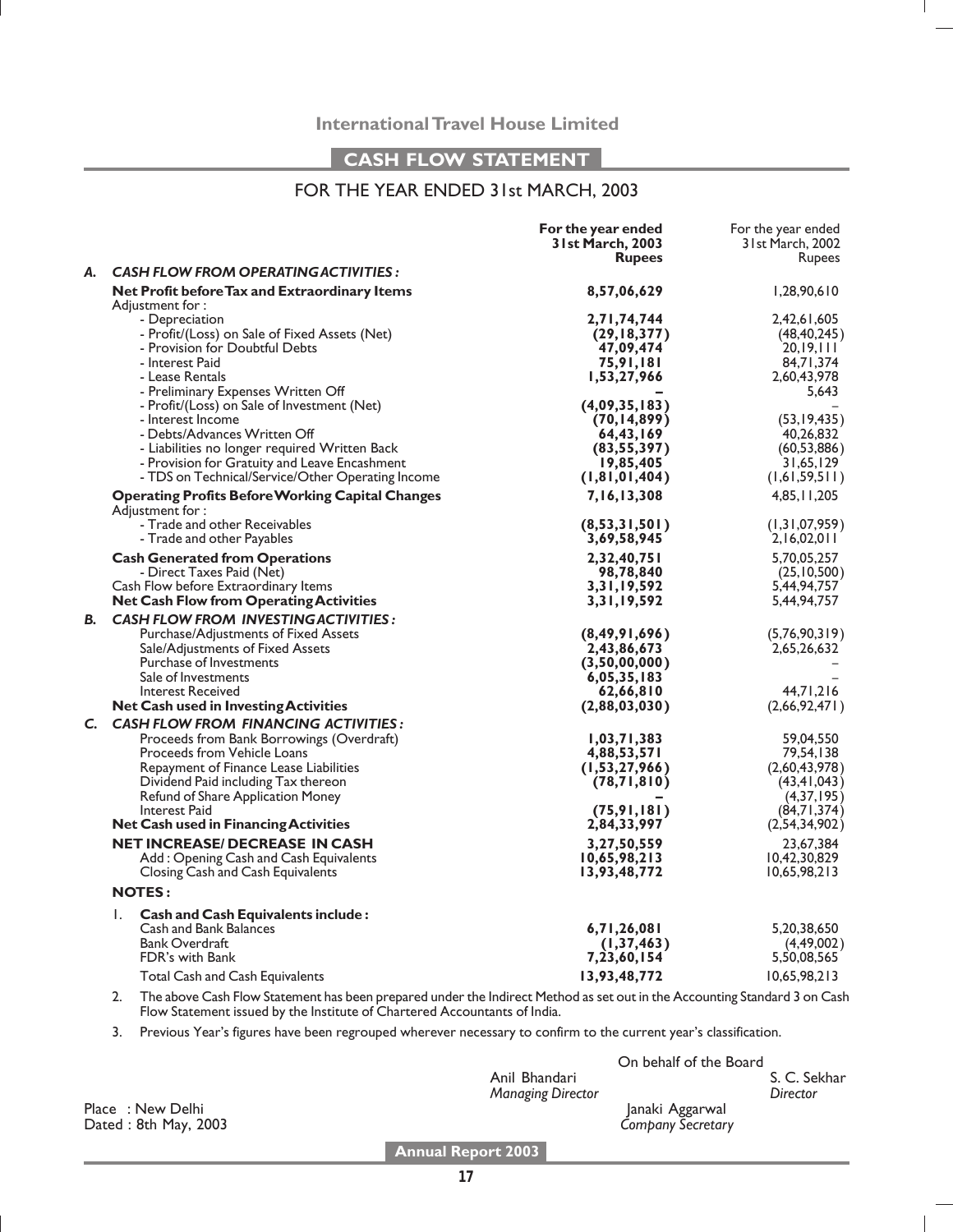# SCHEDULES TO THE ACCOUNTS

|                                                                                                                                                    | <b>Rupees</b>               | As at 31st March, 2003<br><b>Rupees</b> | <b>Rupees</b>            | As at 31st March, 2002<br>Rupees |
|----------------------------------------------------------------------------------------------------------------------------------------------------|-----------------------------|-----------------------------------------|--------------------------|----------------------------------|
| <b>SCHEDULE I</b>                                                                                                                                  |                             |                                         |                          |                                  |
| <b>CAPITAL</b><br>Authorised:<br>1,00,00,000 Equity Shares of Rs.10/- each<br>2,00,000 Redeemable Cumulative Preference<br>Shares of Rs.100/- each | 10,00,00,000<br>2,00,00,000 | 12,00,00,000                            | 10,00,00,000             | 12,00,00,000                     |
| Issued:                                                                                                                                            |                             |                                         | 2,00,00,000              |                                  |
| 80,00,000 Equity Shares of Rs.10/- each                                                                                                            |                             | 8,00,00,000                             |                          | 8,00,00,000                      |
| Subscribed and Paid Up:<br>79,94,500 Equity Shares of Rs.10/-<br>each fully Paid Up                                                                |                             | 7,99,45,000                             |                          | 7,99,45,000                      |
|                                                                                                                                                    |                             | 7,99,45,000                             |                          | 7,99,45,000                      |
| <b>SCHEDULE 2</b>                                                                                                                                  |                             |                                         |                          |                                  |
| <b>RESERVES AND SURPLUS</b><br><b>Capital Reserve</b><br>As per last Balance Sheet                                                                 |                             | 31,52,525                               |                          | 3,152,525                        |
| <b>General Reserve</b>                                                                                                                             |                             |                                         |                          |                                  |
| As per last Balance Sheet<br>Less : Deferred Tax Liability on initial adoption                                                                     | 1,76,51,917                 |                                         | 2,62,56,000<br>86,04,083 |                                  |
| Add: Transfer from Profit and Loss Account                                                                                                         | 66,00,000                   | 2,42,51,917                             |                          | 1,76,51,917                      |
| <b>Share Premium Account</b>                                                                                                                       |                             | 11,85,59,230                            |                          | 11,85,59,230                     |
| Foreign Exchange Earnings Reserve<br>As per last Balance Sheet<br>Add: Transfer from Profit and Loss Account                                       | 11,40,000<br>78,000         | 12,18,000                               | 11,40,000                | 11,40,000                        |
| Profit and Loss Account                                                                                                                            |                             | 14,99,03,114                            |                          | 11,33,40,038                     |
|                                                                                                                                                    |                             | 29,70,84,786                            |                          | 25,38,43,710                     |
| <b>SCHEDULE 3</b>                                                                                                                                  |                             |                                         |                          |                                  |
| <b>SECURED LOANS</b><br><b>From Bank</b><br>- Overdraft<br>(Secured by charge over book debts, movable and                                         | 1,99,81,547                 |                                         | 96, 10, 164              |                                  |
| immovable assets)<br>- Vehicle Loans*<br>(Secured by hypothecation over vehicles)                                                                  | 6,71,13,560                 | 8,70,95,107                             | 1,36,01,822              | 2,32,11,986                      |
| From Others<br>- Vehicle Loans*<br>(Secured by hypothecation over vehicles)                                                                        |                             | 1,62,17,405                             |                          | 1,40,13,898                      |
| Hire Purchase                                                                                                                                      |                             | 10,67,243                               |                          | 79,28,917                        |
| (Secured by hypothecation over vehicles)                                                                                                           |                             | 10,43,79,755                            |                          | 4,51,54,801                      |

\*Loans repayable within one year Rs.2,18,08,924/- (Previous Year Rs.59,67,315/-)

 $\sim$  1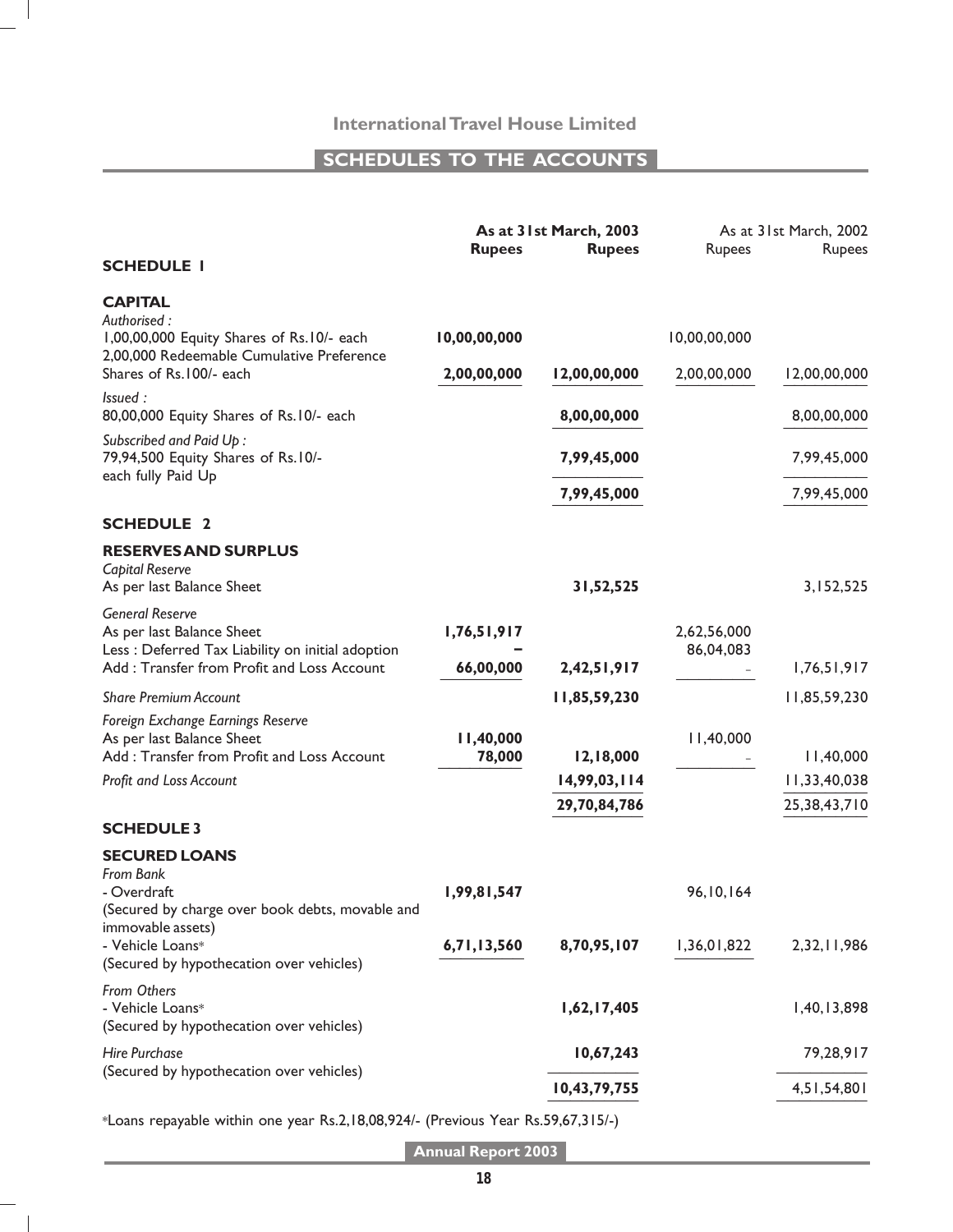# SCHEDULE 4 FIXED ASSETS - AT COST (Rupees)

|                                               |                     | GROSS                    | <b>BLOCK</b>                          |                     |                    |                         | <b>DEPRECIATION</b>                 |                    |                          | <b>NET BLOCK</b>    |
|-----------------------------------------------|---------------------|--------------------------|---------------------------------------|---------------------|--------------------|-------------------------|-------------------------------------|--------------------|--------------------------|---------------------|
| Particulars                                   | As at<br>01.04.2002 |                          | Additions Withdrawals/<br>Adjustments | As at<br>31.03.2003 | Upto<br>01.04.2002 | For the<br>Year         | On With-<br>drawals/<br>Adjustments | Upto<br>31.03.2003 | As at<br>31.03.2003      | As at<br>31.03.2002 |
| <b>Building Leasehold</b>                     | 3,19,88,088         | $\overline{\phantom{0}}$ | 1,30,67,816                           | 1,89,20,272         | 20,37,979          | 3,37,169                | 1,95,672                            | 21,79,476          | 1,67,40,796              | 2,99,50,109         |
| Air-conditioners                              | 62,32,649           | 4,09,900                 | 4,956                                 | 66,37,593           | 20,19,830          | 2,71,030                | 4,381                               | 22,86,479          | 43,51,114                | 42, 12, 819         |
| <b>Furniture and Fixtures</b>                 | 1,49,58,480         | 1,83,448                 | 2,80,923                              | 1,48,61,005         | 55,43,902          | 9,37,583                | 1,32,512                            | 63,48,973          | 85, 12, 032              | 94, 14, 578         |
| Office Equipments                             | 1,68,36,691         | 8,02,571                 | 44,51,541                             | 1,31,87,721         | 50,13,022          | 8,26,747                | 16,52,240                           | 41,87,529          | 90,00,192                | 1,18,23,669         |
| Vehicles-Commercial                           | 9,66,07,147         | 7,43,70,580              | 1,58,73,264                           | 15,51,04,463        | 3, 21, 33, 548     | 1,86,72,356             | 1, 11, 58, 551                      | 3,96,47,353        | 11,54,57,110             | 6,44,73,599         |
| Vehicles-Non Commercial 47,98,396             |                     | 26,27,384                | 18,74,344                             | 55,51,436           | 22,94,737          | 4,86,436                | 10,50,256                           | 17,30,917          | 38,20,519                | 25,03,659           |
| Computers<br>(Including Software)             | 2,69,47,048         | 59,51,668                | 6,45,354                              | 3,22,53,362         | 1,28,57,623        | 43, 72, 957             | 5,36,289                            | 1,66,94,291        | 1,55,59,071              | 1,40,89,425         |
| Improvements to<br>Rented/ Leased<br>Premises | 57,26,065           | 6,46,145                 | $\overline{\phantom{m}}$              | 63,72,210           | 23,99,895          | 12,70,466               | $\qquad \qquad$                     | 36,70,361          | 27,01,849                | 33,26,170           |
| <b>TOTAL</b>                                  | 20,40,94,564        |                          | 8,49,91,696 3,61,98,198               | 25,28,88,062        | 6,43,00,536        | 2,71,74,744 1,47,29,901 |                                     | 7,67,45,379        | 17,61,42,683             | 13,97,94,028        |
| Previous Year                                 | 19.21.40.913        |                          | 7.37.69.577 6.18.15.926               | 20.40.94.564        | 8.01.68.470        | 2.42.61.605 4.01.29.539 |                                     |                    | 6.43.00.536 13.97.94.028 |                     |

Note : \* Includes assets purchased under Hire Purchase Agreement Rs.35,57,475/- (Previous Year Rs.1,49,82,710/-) at cost.

|                                                                                                                                                                                           | As at<br>31st March, 2003<br><b>Rupees</b> | As at<br>31st March, 2002<br>Rupees |
|-------------------------------------------------------------------------------------------------------------------------------------------------------------------------------------------|--------------------------------------------|-------------------------------------|
| <b>SCHEDULE 5</b>                                                                                                                                                                         |                                            |                                     |
| <b>INVESTMENTS-AT COST</b><br><b>Unquoted - Long Term, Non - Trade</b><br><b>Government Securities</b><br>A.<br>6-Year National Savings Certificates<br>(Lodged with Customs Authorities) | 10,000                                     | 10,000                              |
| <b>NABARD Capital Gains Bonds</b><br>3,120 Capital Gain Bonds of Rs.10,000/- each.                                                                                                        | 3,12,00,000                                | 3,12,00,000                         |
| Rural Electrification Corporation Capital Gains Bonds<br>3,500 Capital Gain Bonds of Rs.10,000/- each.                                                                                    | 3,50,00,000                                |                                     |
| В.<br>Other Investments<br><b>Trans Global Impex Limited</b><br>58,800 Equity Shares of Rs.10/- each fully paid                                                                           | 5,88,000                                   | 5,88,000                            |
| LeasePlan India Limited<br>19,60,000 Equity Shares (Previous year 19,60,000 Equity<br>Shares) of Rs.10/- each fully paid (Sold during the year)                                           |                                            | 1,96,00,000                         |
| Less : Provision for diminution in value of Equity Shares                                                                                                                                 | 6,67,98,000<br>5,88,000                    | 5,13,98,000<br>5,88,000             |
|                                                                                                                                                                                           | 6,62,10,000                                | 5,08,10,000                         |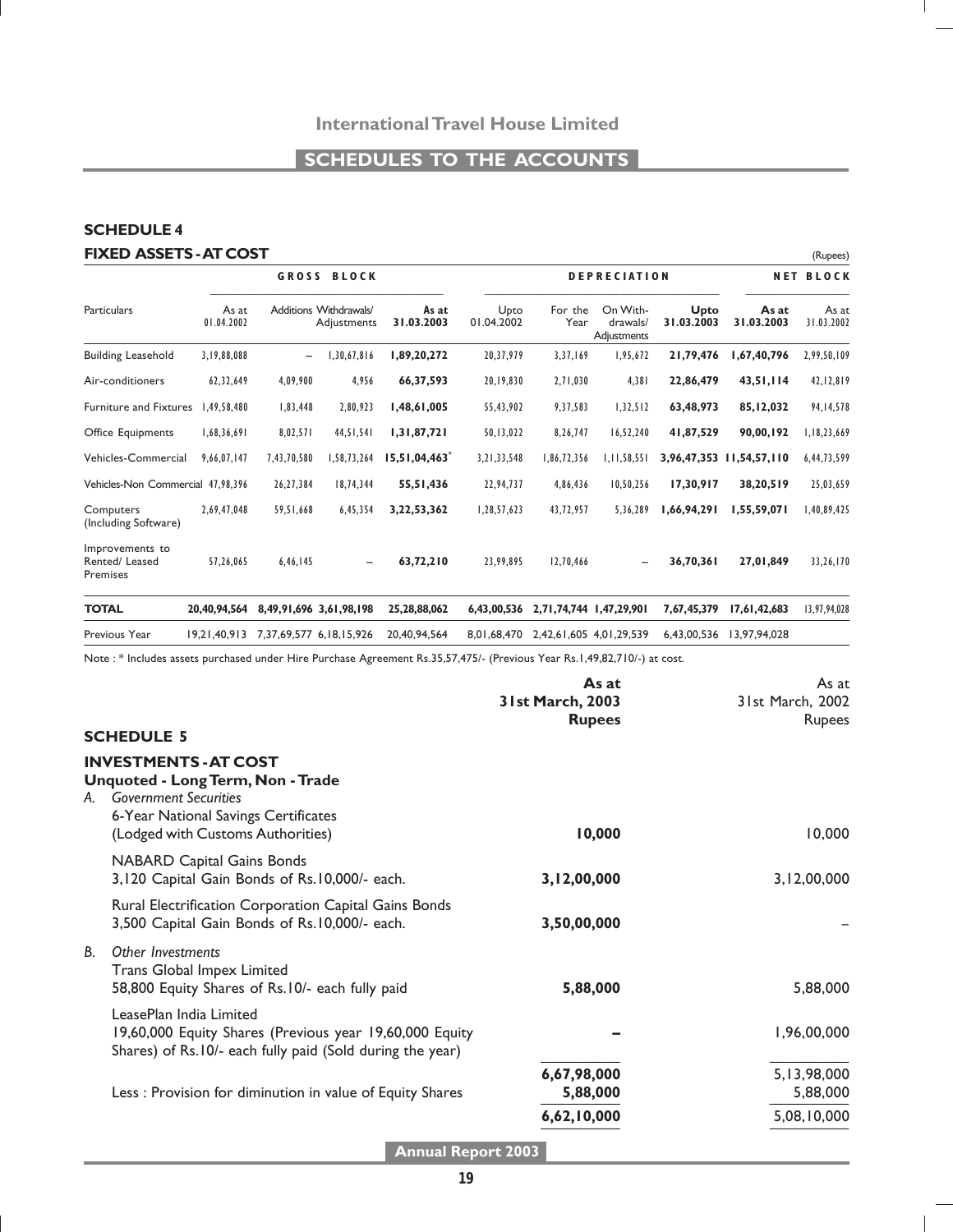|                                                                          |                          | As at<br>31st March, 2003 |               | As at<br>31st March, 2002 |
|--------------------------------------------------------------------------|--------------------------|---------------------------|---------------|---------------------------|
| <b>SCHEDULE 6</b>                                                        | <b>Rupees</b>            | <b>Rupees</b>             | <b>Rupees</b> | <b>Rupees</b>             |
|                                                                          |                          |                           |               |                           |
| <b>SUNDRY DEBTORS</b><br>(Unsecured)                                     |                          |                           |               |                           |
| Debts outstanding for a period exceeding six months<br>- Considered good |                          | 92,09,324                 |               | 1,02,85,048               |
| - Considered doubtful                                                    |                          | 64,81,906                 |               | 28,41,614                 |
| Other Debts - Considered good                                            |                          | 26,74,86,726              |               | 19,64,73,734              |
|                                                                          |                          | 28, 31, 77, 956           |               | 20,96,00,396              |
| Less: Provision for doubtful debts                                       |                          | 64,81,906                 |               | 28,41,614                 |
|                                                                          |                          | 27,66,96,050              |               | 20,67,58,782              |
| <b>SCHEDULE 7</b>                                                        |                          |                           |               |                           |
| <b>CASHAND BANK BALANCES</b>                                             |                          |                           |               |                           |
| Cash and Cheques on hand<br><b>With Scheduled Banks</b>                  |                          | 3,50,01,140               |               | 2,63,41,012               |
| - On Current Accounts                                                    |                          | 3,01,84,441               |               | 2,38,79,829               |
| - On Fixed Deposits*                                                     |                          | 7,23,60,154               |               | 5,50,08,565               |
| - On Dividend Account                                                    |                          | 19,40,499                 |               | 18,17,809<br>10,70,47,215 |
| *Includes Rs.11,99,773/- as Margin Money (Previous Year Rs.6,82,000/-)   |                          | 13,94,86,234              |               |                           |
| <b>SCHEDULE 8</b>                                                        |                          |                           |               |                           |
|                                                                          |                          |                           |               |                           |
| <b>OTHER CURRENT ASSETS</b><br>(Unsecured - Considered good)             |                          |                           |               |                           |
| Interest accrued on Investments (Gross)                                  |                          | 20, 11, 108               |               | 12,63,018                 |
|                                                                          |                          | 20, 11, 108               |               | 12,63,018                 |
| <b>SCHEDULE 9</b>                                                        |                          |                           |               |                           |
| <b>LOANS AND ADVANCES</b><br>(Unsecured - Considered good)               |                          |                           |               |                           |
| Advances recoverable in cash or<br>in kind or for value to be received   |                          |                           |               |                           |
| - Considered good<br>- Considered doubtful                               | 2,25,43,469<br>10,69,182 |                           | 1,91,07,097   |                           |
|                                                                          | 2,36,12,651              |                           | 1,91,07,097   |                           |
| Less: Provision for doubtful advances                                    | 10,69,182                | 2,25,43,469               |               | 1,91,07,097               |
| Income Receivable                                                        |                          | 57,58,848                 |               | 50,44,377                 |
| <b>Sundry Deposits</b>                                                   |                          | 1,72,87,781               |               | 1,71,97,034               |
| Income Tax (Net of provisions)*                                          |                          | 1,43,91,428               |               | 1,82,77,864               |
|                                                                          |                          | 5,99,81,526               |               | 5,96,26,372               |

\* Net of Provisions of Rs.1,21,00,000/- (Previous Year Rs.11,62,000/-)

 $\mathbb{R}^n$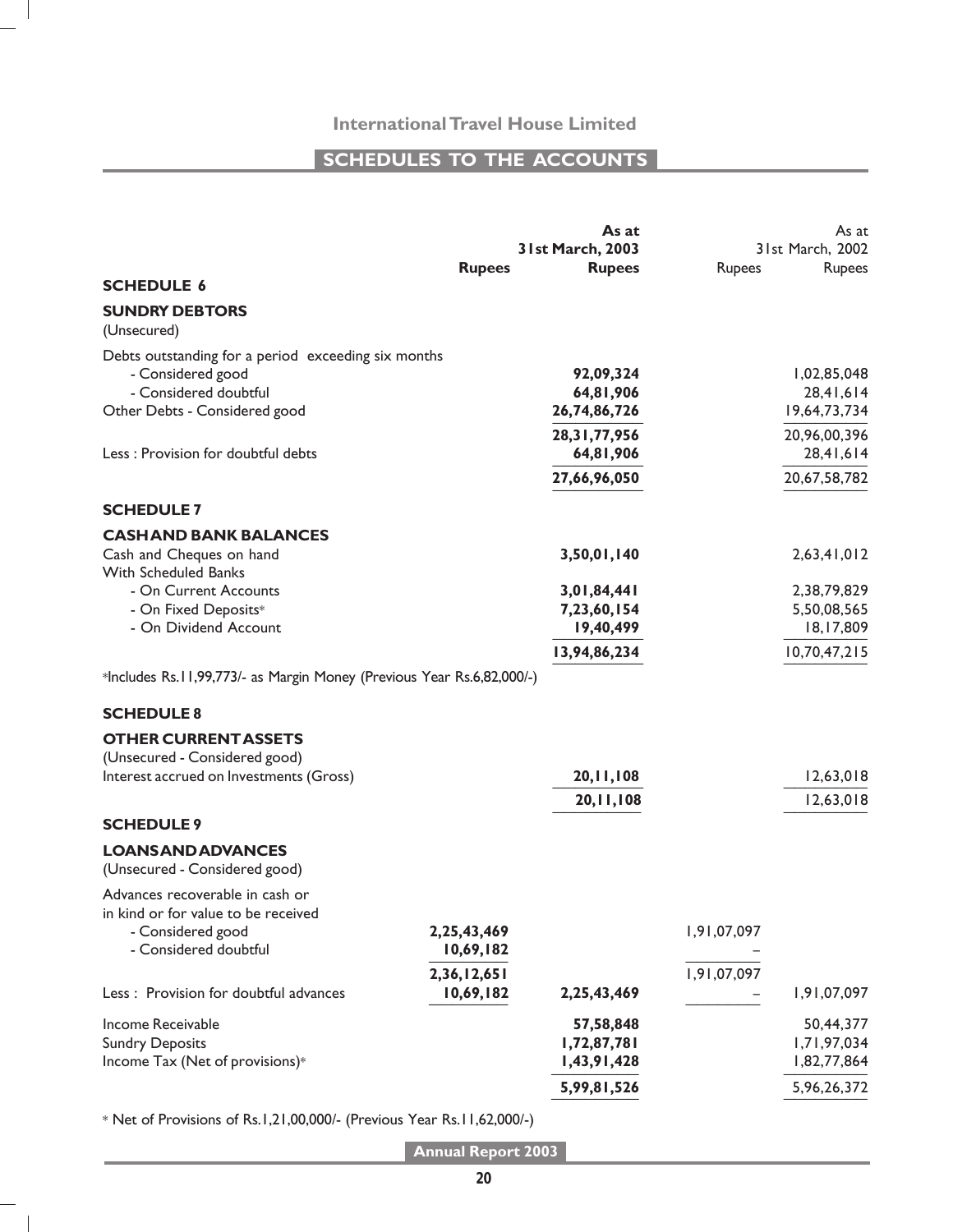|                                                                                                | As at<br>31st March, 2003<br><b>Rupees</b> | As at<br>31st March, 2002<br>Rupees |
|------------------------------------------------------------------------------------------------|--------------------------------------------|-------------------------------------|
| <b>SCHEDULE 10</b>                                                                             |                                            |                                     |
| <b>LIABILITIES</b><br><b>Sundry Creditors</b><br>- Due to Small Scale Undertakings<br>- Others | 18,93,01,331                               | 15,76,35,673                        |
| <b>Other Liabilities</b>                                                                       | 38,52,233                                  | 35, 24, 777                         |
| <b>Unclaimed Dividend</b>                                                                      | 19,40,499                                  | 18,17,809                           |
| <b>Book Overdraft</b>                                                                          | 1,37,463                                   | 4,49,002                            |
|                                                                                                | 19,52,31,526                               | 16,34,27,261                        |
| <b>SCHEDULE II</b>                                                                             |                                            |                                     |
| <b>PROVISIONS</b>                                                                              |                                            |                                     |
| <b>Provision for Retirement Benefits</b>                                                       | 23,63,745                                  | 37,67,906                           |
| Proposed Dividend                                                                              | 1,99,86,250                                | 79,94,500                           |
| Tax on Proposed Dividend                                                                       | 25,60,738                                  |                                     |
|                                                                                                | 2,49,10,733                                | 1,17,62,406                         |
| <b>SCHEDULE 12</b>                                                                             |                                            |                                     |
| <b>DEFERREDTAX LIABILITIES</b>                                                                 |                                            |                                     |
| Depreciation - Timing Difference                                                               | 2,34,56,381                                | 1,35,40,319                         |
|                                                                                                | 2,34,56,381                                | 1,35,40,319                         |
| Less :                                                                                         |                                            |                                     |
| <b>Deferred Tax Assets - Timing Difference</b>                                                 |                                            |                                     |
| - Issue Expenses<br>- Provision for Doubtful Debts                                             | 2,59,872<br>27,75,025                      | 5,04,895<br>10, 14, 456             |
| - Provision for Leave Encashment                                                               | 5,97,377                                   | 2,89,049                            |
| - Provision for Gratuity                                                                       | 1,43,955                                   | 2,79,968                            |
| - Others                                                                                       | 7,04,351                                   | 2,85,714                            |
|                                                                                                | 44,80,580                                  | 23,74,082                           |
| <b>Net Deferred Tax Liabilities</b>                                                            | 1,89,75,801                                | 1, 11, 66, 237                      |
| <b>SCHEDULE 13</b>                                                                             |                                            |                                     |
| <b>MISCELLANEOUS EXPENDITURE</b>                                                               |                                            |                                     |
| (To the extent not Written off or adjusted)                                                    |                                            |                                     |
| <b>Preliminary Expenses</b>                                                                    |                                            | 5,643                               |
| Less: Written off during the year                                                              |                                            | 5,643                               |
|                                                                                                |                                            |                                     |
|                                                                                                |                                            |                                     |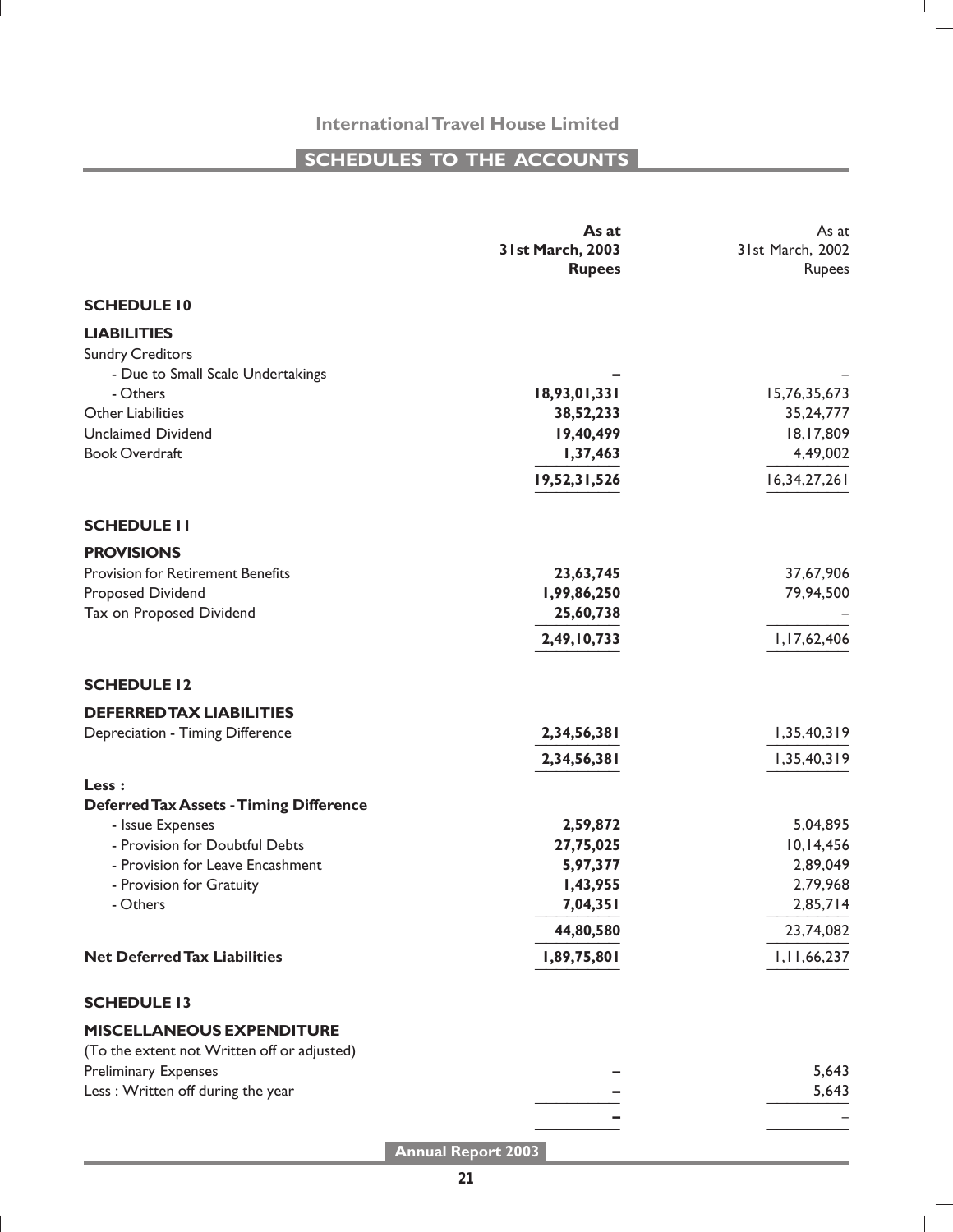|                                                                      | For the year ended<br>31st March, 2003<br><b>Rupees</b> | For the year ended<br>31st March, 2002<br><b>Rupees</b> |
|----------------------------------------------------------------------|---------------------------------------------------------|---------------------------------------------------------|
| <b>SCHEDULE 14</b>                                                   |                                                         |                                                         |
| <b>INCOME FROM SERVICES RENDERED</b>                                 |                                                         |                                                         |
| Commission:                                                          |                                                         |                                                         |
| - Air Passage                                                        | 10,07,85,849                                            | 8,80,91,087                                             |
| - Hotel Reservation                                                  | 5,23,771                                                | 5, 19, 198                                              |
| - Shopping                                                           | 90,64,002                                               | 73,96,810                                               |
| - Management Fees                                                    | 88,30,820                                               | 74,88,016                                               |
| - Traveller's Cheques                                                | 1,35,043                                                | 2,16,660                                                |
| Tours                                                                | 70,61,168                                               | 77,60,399                                               |
| Transport                                                            | 20,04,28,917                                            | 17,41,88,282                                            |
| Foreign Exchange                                                     | 69,50,522                                               | 55,60,637                                               |
| <b>Other Services</b>                                                | 63,65,939                                               | 68,87,735                                               |
|                                                                      | 34,01,46,031                                            | 29,81,08,824                                            |
| <b>SCHEDULE 15</b>                                                   |                                                         |                                                         |
| <b>OTHER INCOME</b>                                                  |                                                         |                                                         |
| Interest on Bank Deposits etc. (gross)*                              | 40,47,009                                               | 24, 33, 435                                             |
| Interest on Non Trade Investments (gross)**                          | 29,67,890                                               | 28,86,000                                               |
| Interest on Income Tax Refund                                        | 10,82,148                                               |                                                         |
| Liabilities Written Back                                             | 83,55,397                                               | 60,53,886                                               |
| Profit on Sale of Investments                                        | 4,09,35,183                                             |                                                         |
| Profit on Sale of Assets                                             | 70,01,015                                               | 1,06,70,964                                             |
| Miscellaneous Income***                                              | 22, 24, 415                                             | 10,46,622                                               |
|                                                                      | 6,66,13,057                                             | 2,30,90,907                                             |
| * Tax deducted at source Rs.3,84,489/- (Previous Year Rs.3,33,690/-) |                                                         |                                                         |
| ** Tax deducted at source Rs.Nil (Previous Year Rs.5,37,128/-)       |                                                         |                                                         |
| ** Includes Rental Income Rs.10,85,700/- (Previous Year Rs.Nil)      |                                                         |                                                         |
| <b>SCHEDULE 16</b>                                                   |                                                         |                                                         |
| <b>EMPLOYEES' REMUNERATION AND</b><br><b>WELFARE EXPENSES</b>        |                                                         |                                                         |
| Salaries, Wages and Bonus                                            | 5,55,52,249                                             | 5,33,54,220                                             |
| Contribution to Provident and Other Funds                            | 68,62,069                                               | 62,45,938                                               |
| Workmen and Staff Welfare Expenses                                   | 1,01,29,873                                             | 1,08,97,768                                             |
|                                                                      | 7,25,44,191                                             | 7,04,97,926                                             |
| Less: Recoveries                                                     | 7,01,499                                                | 10,83,793                                               |
|                                                                      | 7,18,42,692                                             | 6,94,14,133                                             |
|                                                                      | <b>Annual Report 2003</b>                               |                                                         |

 $\sim$  1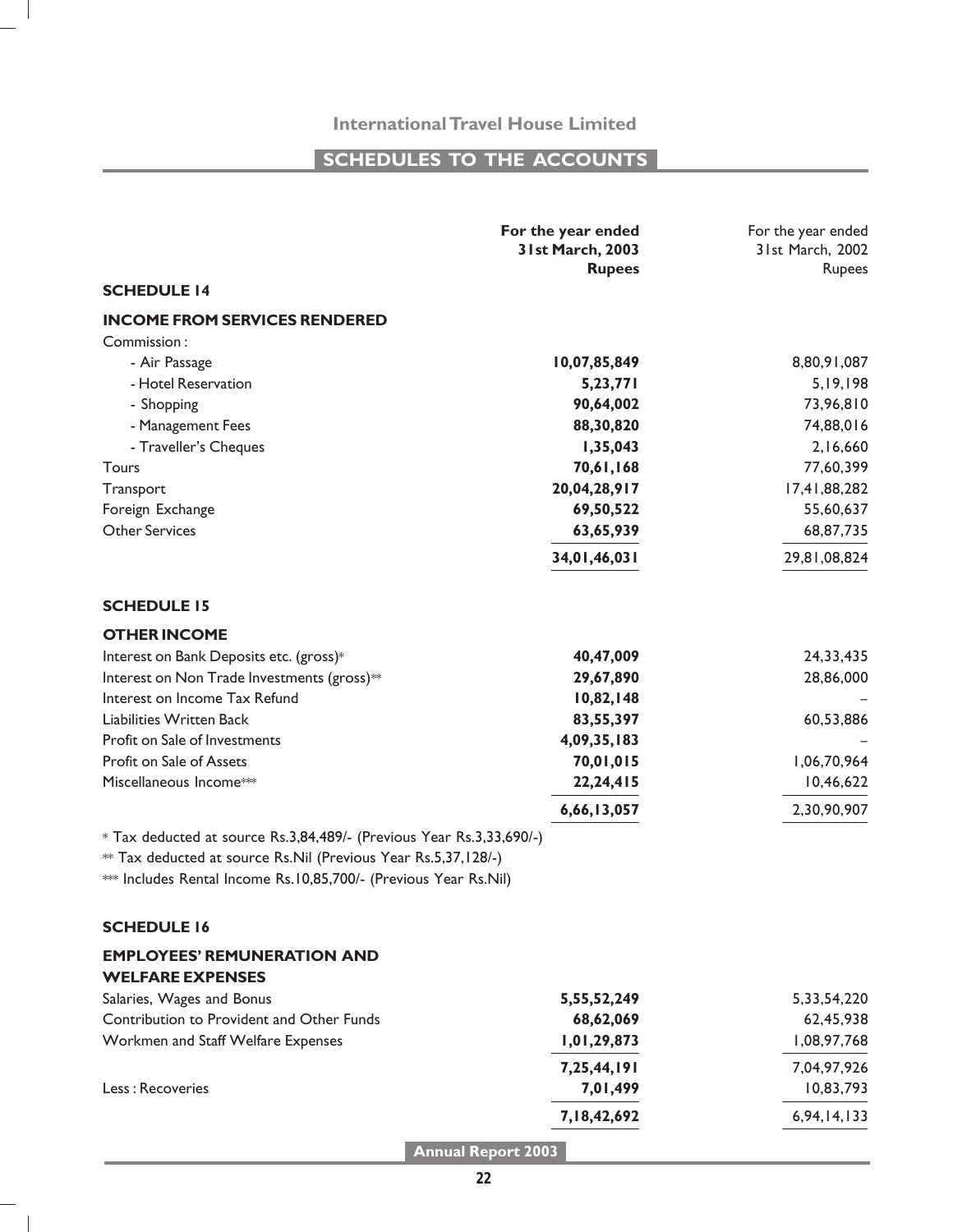$\overline{\phantom{a}}$ 

 $\overline{\phantom{a}}$ 

# SCHEDULES TO THE ACCOUNTS

|                                                                                                     | For the year ended |                            | For the year ended |                       |
|-----------------------------------------------------------------------------------------------------|--------------------|----------------------------|--------------------|-----------------------|
|                                                                                                     |                    | 31st March, 2003           |                    | 31st March, 2002      |
| <b>SCHEDULE 17</b>                                                                                  | <b>Rupees</b>      | <b>Rupees</b>              | <b>Rupees</b>      | <b>Rupess</b>         |
|                                                                                                     |                    |                            |                    |                       |
| <b>OPERATING AND OTHER EXPENSES</b>                                                                 |                    |                            |                    | 2,75,31,494           |
| Car, Fuel, Oil & Lubricants<br>Lease Rent - Commercial Vehicles                                     |                    | 3,23,91,470<br>1,53,27,966 |                    | 2,60,43,978           |
| Rent                                                                                                |                    | 1,36,57,247                |                    | 1,25,12,268           |
| Rates and Taxes                                                                                     |                    | 42,34,480                  |                    | 37,13,948             |
| <b>Travelling and Conveyance</b>                                                                    |                    | 1,56,07,669                |                    | 1,50,89,970           |
| <b>Motor Vehicle Expenses</b>                                                                       |                    | 22,31,895                  |                    | 23,38,818             |
| Postage, Telephone and Telex                                                                        |                    | 1,21,38,805                |                    | 1,43,30,074           |
| <b>Electricity and Water</b>                                                                        |                    | 47,24,737                  |                    | 39,85,215             |
| Insurance                                                                                           |                    | 48,82,581                  |                    | 41,14,284             |
| Repair and Maintenance - Building<br>Repair and Maintenance - Cars                                  |                    | 2,76,103<br>1,99,98,020    |                    | 19,434<br>1,53,47,989 |
| Repair and Maintenance - Others                                                                     |                    | 1,14,12,351                |                    | 87,87,821             |
| Service Charges                                                                                     |                    | 3, 39, 24, 683             |                    | 2,93,99,005           |
| <b>Technical and Consultancy Services</b>                                                           |                    |                            |                    | 24,41,290             |
| <b>Business Promotion</b>                                                                           |                    | 27,49,362                  |                    | 26,73,650             |
| Printing and Stationery                                                                             |                    | 71,29,521                  |                    | 65,67,301             |
| Auditors' Remuneration :                                                                            |                    |                            |                    |                       |
| - Audit Fees                                                                                        | 6,00,000           |                            | 5,00,000           |                       |
| - Tax Audit<br>- Out of Pocket Expenses                                                             | 1,00,000<br>97,375 |                            | 1,00,000<br>87,860 |                       |
| - Other Services                                                                                    | 1,85,000           | 9,82,375                   | 1,45,345           | 8,33,205              |
| Legal and Professional Charges                                                                      |                    | 41,17,158                  |                    | 48, 33, 593           |
| Advertisement                                                                                       |                    | 8,42,467                   |                    | 11,07,531             |
| Subscription                                                                                        |                    | 12,59,625                  |                    | 17,83,932             |
| Debts/ Advances Written off (Net)                                                                   |                    | 64,43,169                  |                    | 40,26,832             |
| Provision for Doubtful Debts/ Advances                                                              |                    | 67,28,585                  |                    | 20, 19, 111           |
| Commission on Credit Cards                                                                          |                    | 61,70,069                  |                    | 67, 37, 333           |
| <b>Bank Charges</b><br>Loss on Fixed Assets discarded/sold                                          |                    | 8,07,027<br>40,82,639      |                    | 7,88,656<br>58,30,718 |
| Miscellaneous Expenses*                                                                             |                    | 23, 23, 838                |                    | 33,04,559             |
|                                                                                                     |                    |                            |                    |                       |
|                                                                                                     |                    | 21,44,43,842               |                    | 20,61,62,009          |
| * Includes Rs. Nil, on account of Preliminary Expenditure<br>written off (Previous Year Rs.5,643/-) |                    |                            |                    |                       |
| <b>SCHEDULE 18</b>                                                                                  |                    |                            |                    |                       |
| <b>INTEREST</b>                                                                                     |                    |                            |                    |                       |
| On Bank Overdraft                                                                                   |                    | 7,58,446                   |                    | 6,35,013              |
| On Secured Loans                                                                                    |                    |                            |                    |                       |
| - Banks                                                                                             |                    | 30,05,746                  |                    | 13,26,967             |
| - Others<br>On Others                                                                               |                    | 38,26,989                  |                    | 60,58,451<br>4,50,943 |
|                                                                                                     |                    |                            |                    |                       |
| <b>SCHEDULE 19</b>                                                                                  |                    | 75,91,181                  |                    | 84,71,374             |
|                                                                                                     |                    |                            |                    |                       |
| <b>EARNINGS PER SHARE</b>                                                                           |                    |                            |                    |                       |
| Profit/(Loss) after Taxation                                                                        |                    | 6,57,88,064                |                    | 91,66,456             |
| Weighted average number of Equity Shares of                                                         |                    |                            |                    |                       |
| Rs.10/- each outstanding                                                                            |                    | 79,94,500                  |                    | 79,94,500             |
| Basic and diluted earnings per share in Rupees<br>(Face Value - Rs.10/- per Share)                  |                    | 8.23                       |                    | 1.15                  |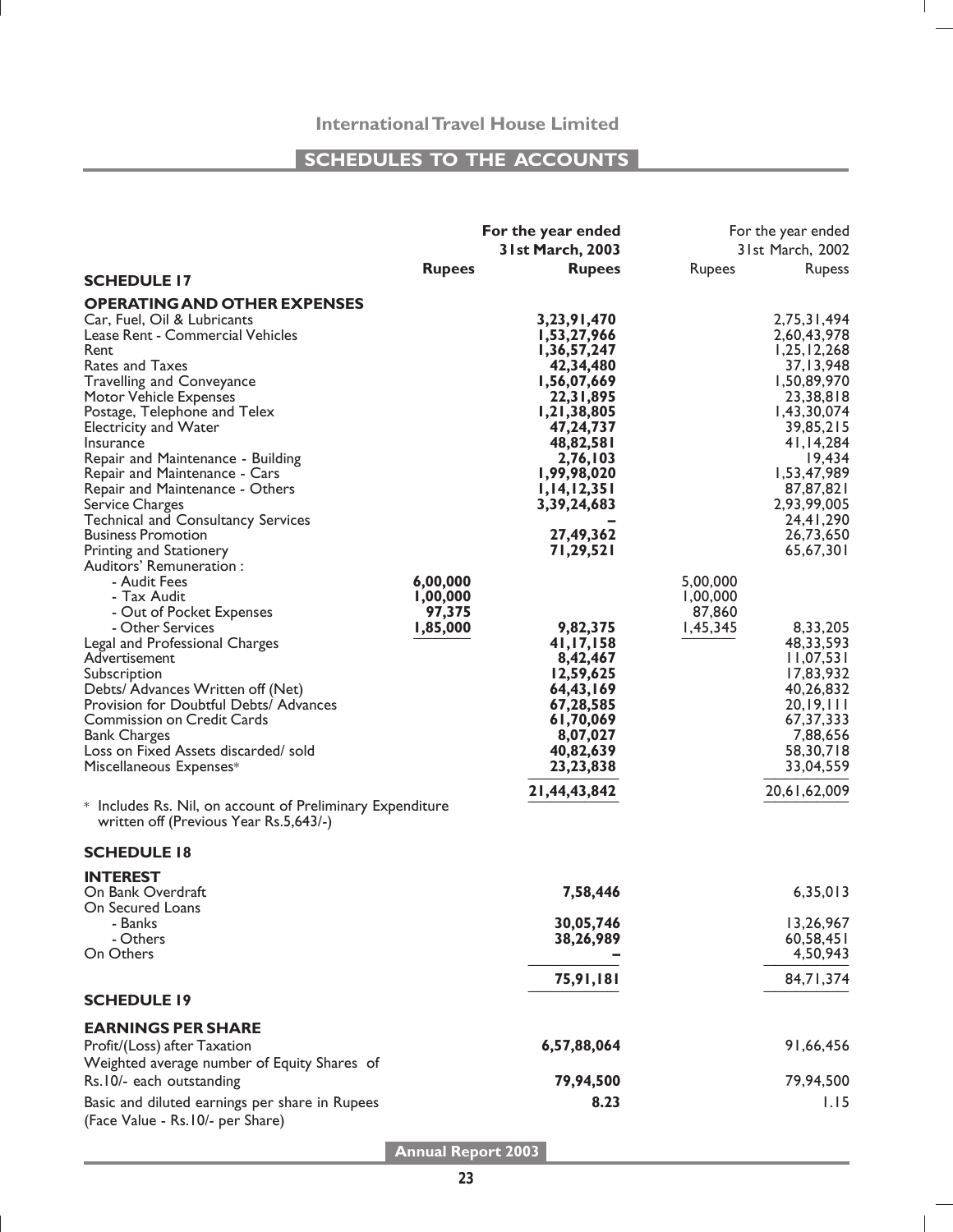### SCHEDULE 20

#### NOTES TO THE ACCOUNTS

#### 1. Significant Accounting Policies

a. Accounting Convention

Financial statements are prepared in accordance with the historical cost convention, generally accepted accounting principles, including mandatory Accounting Standards issued by the Institute of Chartered Accountants of India, to the extent applicable and relevant presentational requirements of the Companies Act, 1956.

b. Fixed Assets

To state fixed assets at cost of acquisition inclusive of inward freight, duties and taxes and incidental expenses related to acquisition.

c. Depreciation

To provide depreciation on fixed assets acquired upto 31st March, 1992 on written down value method and in respect of assets acquired thereafter, on straight line method at the rates specified in Schedule XIV to the Companies Act, 1956.

In respect of assets acquired thereafter depreciation is calculated on fixed assets in a manner that amortises the cost of the assets after commissioning, over their estimated useful lives or lives based on the rates specified in Schedule XIV to the Companies Act, 1956, whichever is lower, by equal annual installments. Leasehold properties are amortised over the period of the lease.

d. Retirement Benefits

Contribution to Provident Fund are made at pre-determined rates to the Government and charged to revenue. The contribution in respect of Gratuity Fund are made to LIC based on actuarial valuation and charged to revenue. The contribution in respect of Superannuation Fund are made to a separate Superannuation Fund Trust based on actuarial valuation and charged to revenue. Provision for Leave Encashment are made on the basis of actuarial valuation and charged to revenue.

e. Revenue Recognition

For services rendered to clients, the commission received from airlines, hotels etc., income on tours and transport and other services (net of charges) are accounted for on completion of service.

f. Foreign CurrencyTransactions

To record transactions in foreign currencies at the exchange rates prevailing on the date of the transaction. Liability/ Receivables on account of foreign currency are converted at the exchange rates prevailing as at the end of the year. Exchange differences are appropriately dealt with in the Profit and Loss Account, except those relating to fixed assets which are capitalised.

g. Investments

To state long term Investments at cost where applicable. Provision is made where there is a permanent fall in value of investment. Dividend on investments are accounted for on receipt basis.

h. Proposed Dividend

To provide for Dividend as proposed by the Board of Directors in the books of account, pending approval at the Annual General Meeting.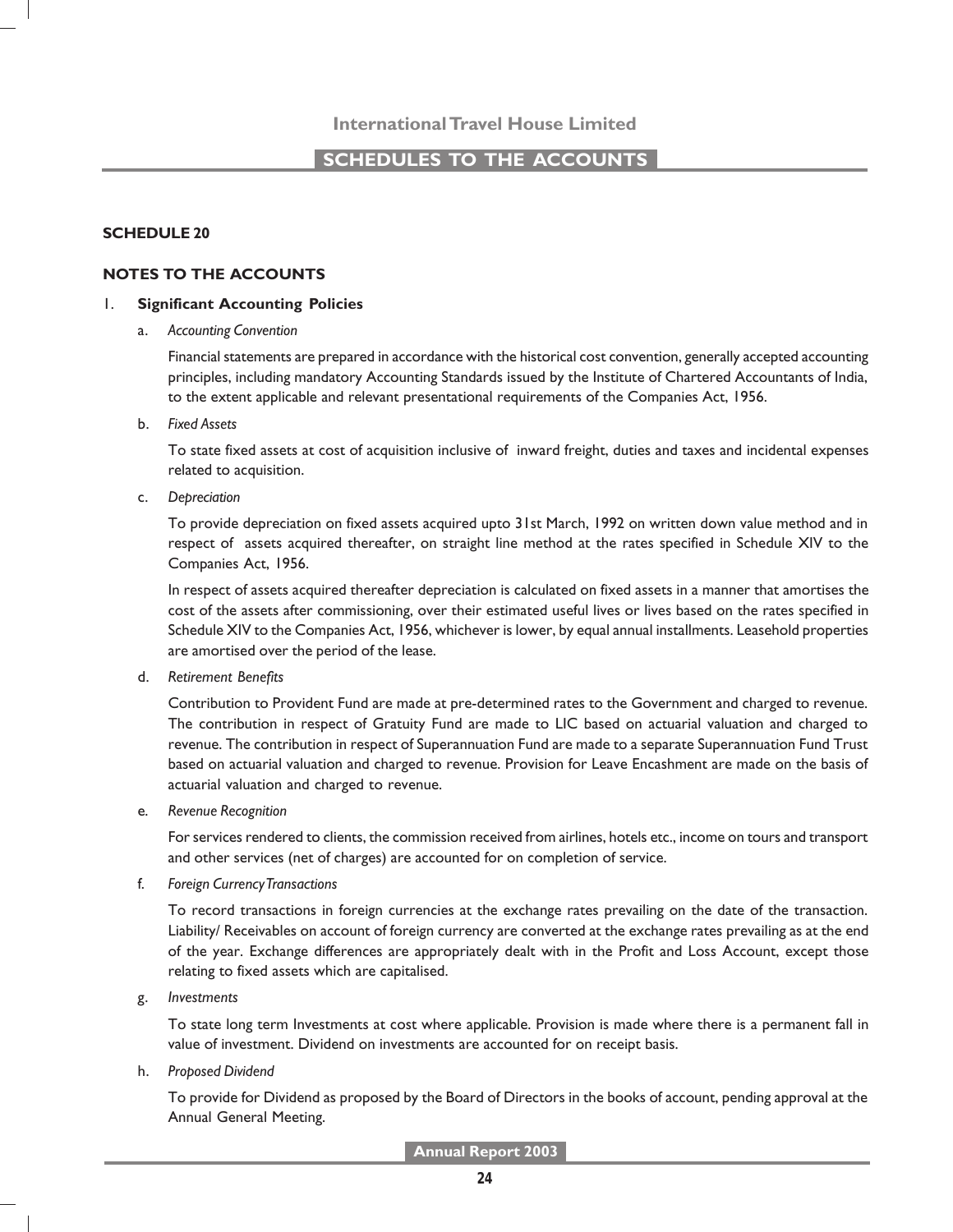i. Borrowing Cost

Interest on Working Capital is charged to the revenue in the year in which it is incurred. Interest on the borrowing which is directly attributable to the acquisition or construction of the fixed asset is capitalised with the cost of the asset till the date the asset is ready to be put to use.

j. Taxation

In accordance with the Accounting Standard 22 - Accounting for Taxes on Income, issued by the Institute of Chartered Accountants of India, the deferred tax for timing difference between the book and tax profits for the year is accounted for using the tax rates and laws that have been enacted or substantively enacted as on the Balance Sheet date.

Deferred tax assets arising from temporary timing differences are recognised to the extent there is reasonable certainty that the assets can be realised in future.

k. Leases

To recognise as expense in the profit and loss account, lease rentals in respect of operating lease arrangement as per the terms of the related agreements.

To consider finance lease transaction entered into as financing arrangement in accordance with Accounting Standard 19 on lease issued by the Institute of Chartered Accountants of India and capitalised leased assets at an amount equal to present value of future lease payment and corresponding amount is recognised as liability. The lease payments made are apportioned between finance charge and reduction of outstanding liability in relation to lease assets.

#### 2. Sale of Investment

The Company had entered into a Put and Call Option Agreement with ABN Amro Leaseholding N.V. (AALH) on 8th January, 1998 wherein the Company had agreed to sell 19,60,000 Equity Shares of LeasePlan India Limited to AALH/ a designated party and AALH had agreed to acquire the said Equity Shares at a consideration as mentioned in the said agreement. On exercise of the call option by AALH on 21st October, 2002 the Company offered for sale 19,60,000 Equity Shares of LeasePlan India Limited to a designated party and the divestment of above Equity shares were concluded on 29th November, 2002 for a consideration of Rs.6,05,35,183/-.

#### 3. Related Party Disclosure under Accounting Standard 18

Parties where control exists :

Associate companies : ITC Limited, Russell Credit Investments Limited and LeasePlan India Limited.

Key Management Personnel :

| <b>Board of Directors</b> | <b>Corporate Management Committee</b> |
|---------------------------|---------------------------------------|
| S. S. H. Rehman           | Anil Bhandari                         |
| Anil Bhandari             | Rakesh Krishan                        |
| Nakul Anand               | Ashish Kumar                          |
| S. C. Sekhar              |                                       |
| H. P. Ranina              |                                       |
| Romesh Mehra              |                                       |
| O. P. Vaish               |                                       |
| Anil Rajput               |                                       |
|                           |                                       |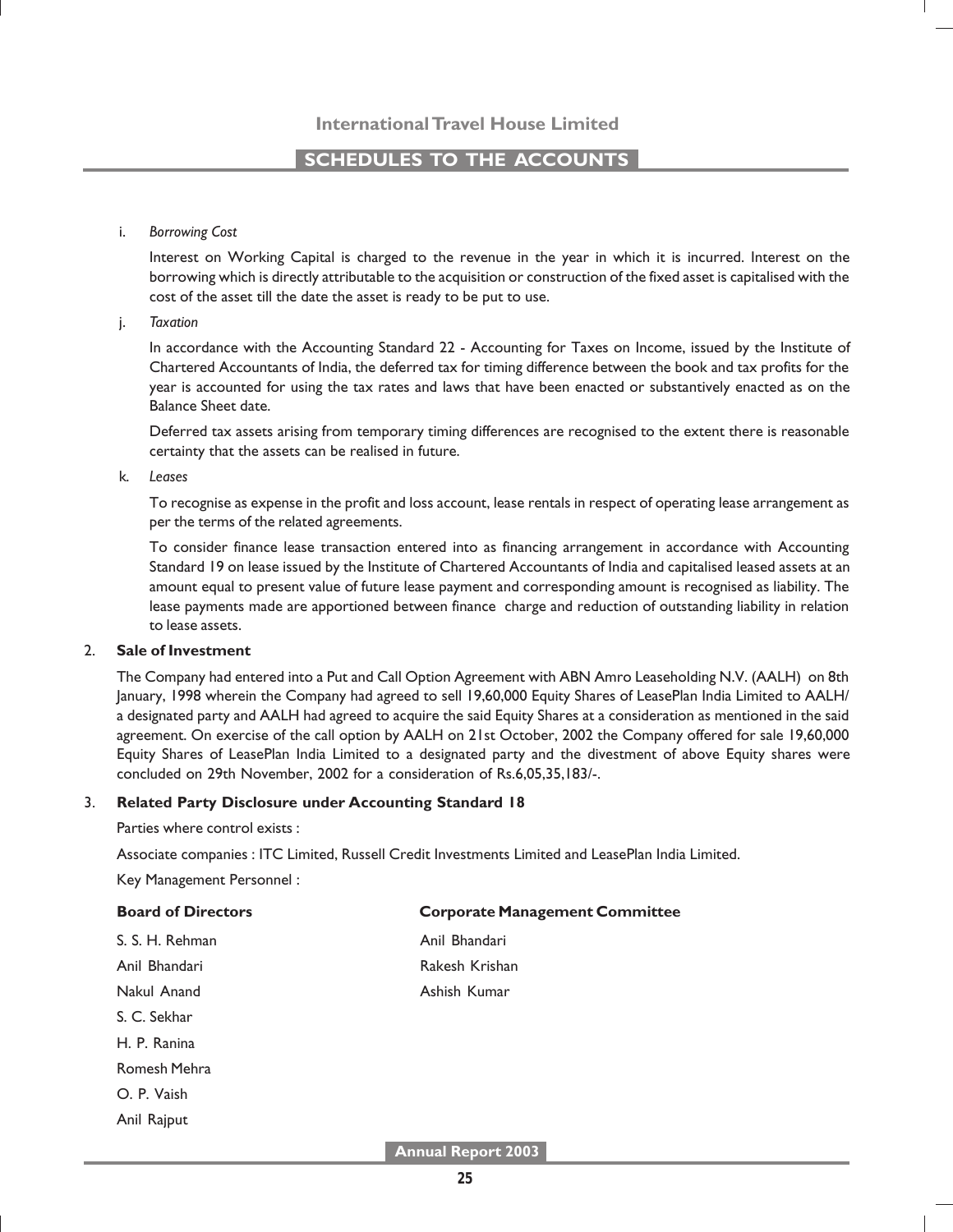Summary of transactions during the year :

|                                        | <b>Associate</b><br><b>Companies</b> | Associate<br>Companies | Key Mgmt.<br><b>Personnel</b> | Key Mgmt.<br>Personnel | <b>Key Mgmt.</b><br><b>Personnel</b><br><b>Relatives/Firms</b> | Key Mgmt.<br>Personnel<br><b>Relatives/Firms</b> |
|----------------------------------------|--------------------------------------|------------------------|-------------------------------|------------------------|----------------------------------------------------------------|--------------------------------------------------|
|                                        | For the                              | For the                | For the                       | For the                | For the                                                        | For the                                          |
|                                        | year ended                           | year ended             | year ended                    | year ended             | year ended                                                     | year ended                                       |
|                                        | 31st March,03                        | 31st March, 02         | 3 Ist March, 03               |                        | 31st March, 02 31st March, 03                                  | 31st March, 02                                   |
|                                        | <b>Rupees</b>                        | Rupees                 | <b>Rupees</b>                 | Rupees                 | <b>Rupees</b>                                                  | Rupees                                           |
| Sale of Goods/Services                 | 29,88,63,330                         | 21,40,80,259           |                               |                        | 1,58,640                                                       | 1,46,648                                         |
| <b>Purchase of Goods and Services</b>  | 10,94,352                            | 27, 24, 472            |                               |                        | 4,45,050                                                       | 2,52,000                                         |
| Leasing/Hire Purchase arrangements     | 10,05,000                            | 21,04,928              |                               |                        |                                                                |                                                  |
| <b>Purchase of Fixed Assets</b>        | 22,550                               | 1,77,495               |                               |                        |                                                                |                                                  |
| Dividend Paid                          | 39,14,238                            | 19,57,119              | 1,100                         | 550                    |                                                                |                                                  |
| Balance outstanding as at the year end |                                      |                        |                               |                        |                                                                |                                                  |
| <b>Accounts Receivable</b>             | 5,21,51,010                          | 1,45,44,367            |                               |                        |                                                                |                                                  |
| <b>Sundry Creditors</b>                | 3,04,969                             | 13, 11, 629            |                               |                        |                                                                |                                                  |
| Amount Written off/Provided/Adjusted   |                                      |                        |                               |                        |                                                                |                                                  |
| in respect of debts due from           | 25, 31, 470                          | 1,57,064               |                               |                        |                                                                |                                                  |

Note : Details of remuneration to the Managing Director is given in the note (5) of the Notes to Accounts and for other Members of the Corporate Management Committee, the remuneration for the current year is Rs.28,56,450/- (Previous Year Rs.25,18,806/-)

\* Amount paid to M/s Vaish Associates, where Mrs. Manju Vaish, Mr. Vinay Vaish and Mrs. Kali Vohra are partners and relatives of Mr. O. P. Vaish as wife, son and daughter respectively.

|    |                                                          | For the year ended | For the year ended |
|----|----------------------------------------------------------|--------------------|--------------------|
|    |                                                          | 31st March, 2003   | 31st March, 2002   |
|    |                                                          | <b>Rupees</b>      | <b>Rupees</b>      |
| 4. | <b>Expenditure in Foreign Currency:</b>                  |                    |                    |
|    | Technical and Consultancy Services (on payment basis)    |                    | 22,16,986          |
|    | Other Matters - Subscription, Entrance fees, Travel etc. | 8,16,467           | 9,34,538           |
| 5. | Receipts in Foreign Currency (Cash Basis) :              |                    |                    |
|    | Receipts from Travel & Tours including Credit Cards      |                    |                    |
|    | Rs.1,99,15,755/- (Previous Year Rs.1,95,31,468/-)        | 4,53,78,080        | 2,97,01,574        |
|    | Income by way of Car Rental Services                     | 2,78,89,533        | 2,68,62,698        |
| 6. | <b>Director's Remuneration:</b>                          |                    |                    |
|    | i)<br>Salary and Allowances                              | 15,50,000          | 10,20,000          |
|    | <b>Other Perquisites</b><br>ii)                          | 4,20,083           | 6,18,870           |
|    | iii) Contribution to Provident and Other Funds           | 3,39,626           | 2,02,410           |
|    |                                                          | 23,09,709          | 18,41,280          |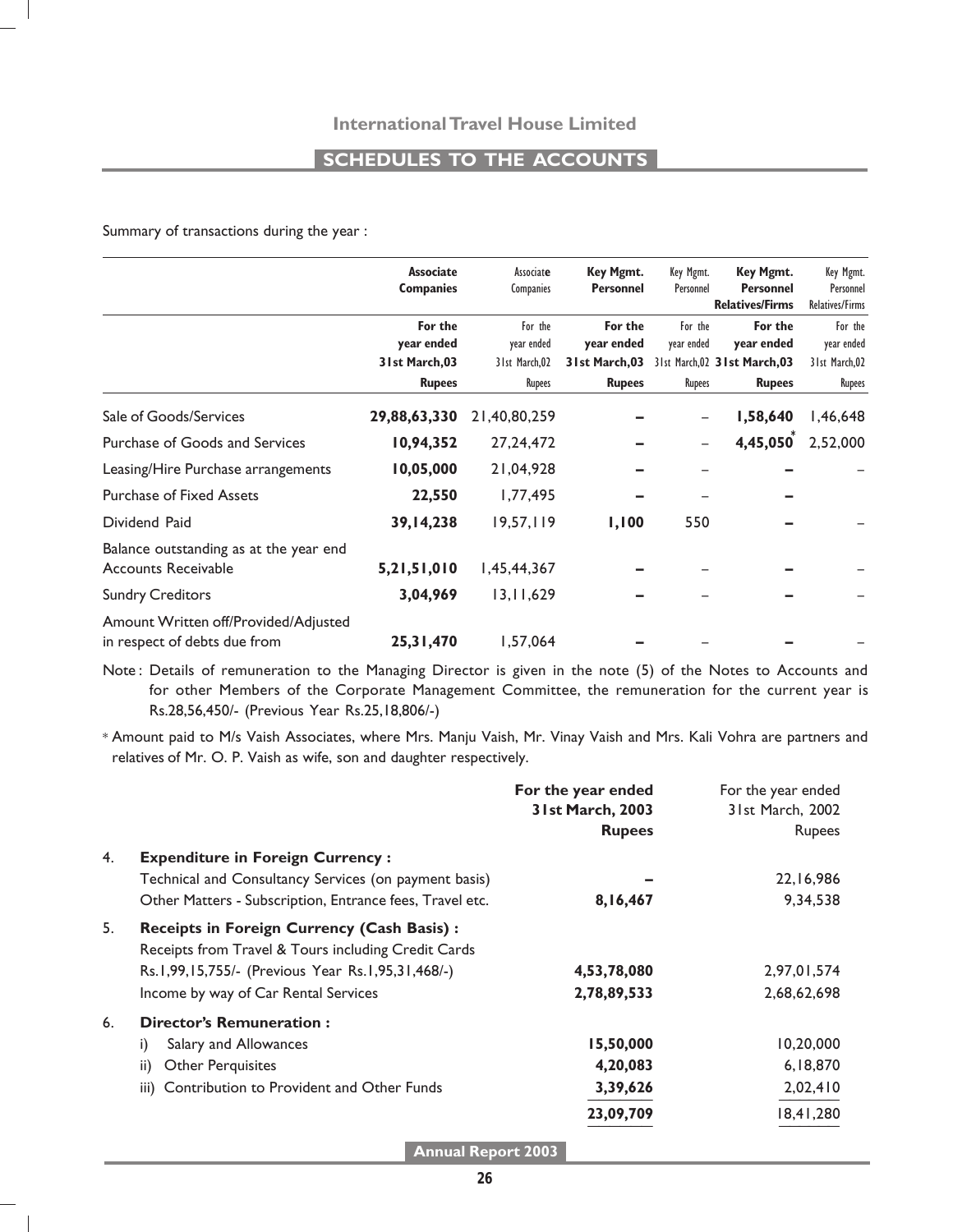# SCHEDULES TO THE ACCOUNTS

#### 7. Contingent liabilities not provided for :

- a. Guarantee outstanding Rs.1,00,00,000/- (Previous Year Rs.1,00,00,000/-)
- b. Claim against the Company not acknowledged as debts Rs.9,93,406/- for which Company has initiated a legal suit in High Court of Delhi.
- c. The Company has received a demand of Rs.9,68,544/- from Income Tax Authorities relating to assessment year 1997-98 for which the Company has paid Rs.7,00,000/- and filed appeals with the Authorities.
- d. Capital commitment in term of lease payment is Rs.2,35,03,576/- for current year (Previous Year Rs. 4,44,92,612/-).
- 8. The outstanding liabilities as at the close of the year do not include any amounts due to any small scale industrial undertaking as defined under section 3 (j) of the Industries (Development & Regulation) Act, 1951.
- 9. Lease payment made under cancellable operating leases have been recognised as an expense in the Profit and Loss Account. The Company has not entered into any non cancellable operating leases and financial leases during the year.
- 10. The Company operates in one operating segment i.e. Travel Related Services.
- 11. Previous yearís figures have been regrouped/rearranged wherever necessary.

Signature to Schedules 1 to 20

On behalf of the Board

Anil Bhandari S. C. Sekhar Managing Director **Director** Director

Place : New Delhi Janaki Aggarwal Janaki Aggarwal Janaki Aggarwal Janaki Aggarwal Janaki Aggarwal Janaki Aggarwal Janaki Aggarwal Janaki Aggarwal Janaki Aggarwal Janaki Aggarwal Janaki Aggarwal Janaki Aggarwal Janaki Aggar Dated : 8th May, 2003 Company Secretary and Dated States and Dated States and Dated States and Dated States and Dated States and Dated States and Dated States and Dated States and Dated States and Dated States and Dated St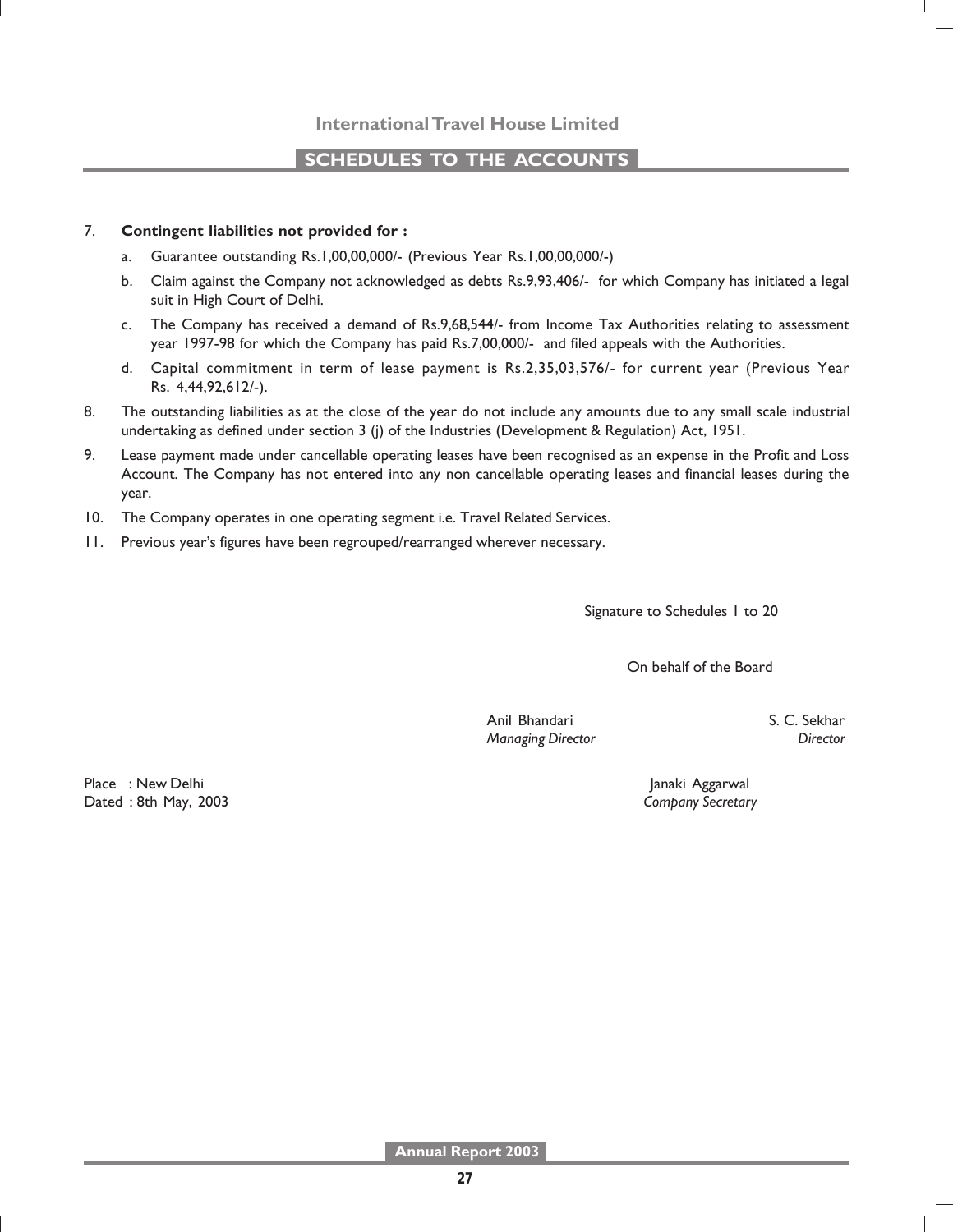### REPORT OF THE AUDITORS TO THE MEMBERS

- 1. We have audited the attached Balance Sheet of International Travel House Limited, as at 31st March, 2003 and the relative Profit and Loss Account for the year ended on that date, annexed thereto and the Cash Flow Statement for the year ended on that date which we have signed under reference to this report. These financial statements are the responsibility of the management of the Company. Our responsibility is to express an opinion on these financial statements based on our audit.
- 2. We have conducted our audit in accordance with auditing standards generally accepted in India. Those Standards require that we plan and perform the audit to obtain reasonable assurance about whether the financial statements are free of material misstatement. An audit includes examining, on a test basis, evidence supporting the amounts and disclosures in the financial statements. An audit also includes assessing the accounting principles used and significant estimates made by management, as well as evaluating the overall financial statement presentation. We believe that our audit provides a reasonable basis for our opinion.
- 3. In our opinion and to the best of our information and according to the explanations given to us, the Balance Sheet, Profit and Loss Account and the Cash Flow Statement together with the notes thereon/attached thereto and the Statement on Significant Accounting Policies give in the prescribed manner the information required by 'The Companies Act, 1956', of India (the 'Act'), and also give, a true and fair view in conformity with the accounting principles generally accepted in India:
	- a) in the case of the Balance Sheet, of the state of affairs of the Company as at 31st March, 2003,
	- b) in the case of the Profit and Loss Account, of the profit for the year ended on that date and;
	- c) in the case of Cash Flow Statement, of the cash flows for the year ended on that date.
- 4. We further report that :
	- a) We have obtained all the information and explanations, which to the best of our knowledge and belief were necessary for the purposes of our audit;
	- b) In our opinion, proper books of account as required by law have been kept by the Company so far as appears from our examination of these books;
	- c) the Balance Sheet and Profit and loss Account dealt with by this report are in agreement with the books of account;
	- d) In our opinion, the Balance Sheet, Profit and Loss account and the Cash Flow Statement dealt with by this report have been prepared in compliance with the applicable accounting standards referred to in Section 211 (3C) of the Act;
	- e) On the basis of written representations received from the directors, as on 31st March, 2003, and taken on record by the Board of Directors of the Company, none of the directors is disqualified as on 31st March, 2003 from being appointed as a director in terms of clause (g) of sub-section (1) of section 274 of the Act.
- 5. As required by the Manufacturing and Other Companies (Auditor's Report) Order, 1988 dated 7<sup>th</sup> September 1988 issued by the Central Government of India in terms of Section 227 (4A) of the Act and on the basis of such checks as we considered appropriate and according to the information and explanations given to us, we further report that :
- 5.1 (a) The Company has maintained proper records to show full particulars including quantitative details and situation of its fixed assets.
	- (b) The fixed assets of the Company have been physically verified during the year by the management and no material discrepancies between the book records and the physical inventory have been noticed.
- 5.2 The fixed assets of the Company have not been revalued during the year.
- 5.3 The Company has not taken any loans secured or unsecured from companies, firms or other parties listed in the register maintained under Section 301 of the Act and/or from the companies under the same management as defined under subsection (1B) of Section 370 of the Act.
- 5.4 The Company has not granted any loans, secured or unsecured to the companies, firms or other parties listed in the register maintained under Section 301 of the Act and/ or to companies under the same management as defined under sub-section (1B) of Section 370 of the Act.
- 5.5 The Company has given interest free loans to employees who are repaying the principal as per stipulated period. In those cases where principal amounts and/or interests are not being paid as stipulated, reasonable steps have been or are being taken by the Company for recovery of the principal and/or interest. There are no other loans or advances in nature of loans to any other parties.
- 5.6 In our opinion, there is an adequate internal control procedure commensurate with the size of the Company and the nature of its business, for the purchase of fixed assets and for services rendered.
- 5.7 There are no purchases and sale of goods, material and services made in pursuance of contracts or arrangements entered in the register maintained under Section 301 of the Act and aggregating during the year Rs.50,000/- or more in value in respect of each party.
- 5.8 The Companyís internal audit system is commensurate with the size and the nature of its business.
- 5.9 The Central Government of India has not prescribed maintenance of cost records by the Company under Section 209(1)(d) for any of its product.
- 5.10 The Company has regularly deposited, during the year, Provident Fund and Employees' State Insurance dues with the appropriate authorities in India.
- 5.11 At the last day of the financial year, there was no amount outstanding in respect of undisputed income tax, wealth tax, sales tax, customs duty and excise duty which were due for more than six months from the date they became payable.
- 5.12 During the course of our examination of the books of account carried out in accordance with the generally accepted auditing practices in India, we have not come across any personal expenses which have been charged to Profit and Loss Account, nor have we been informed of such case by the management other than those payable under contractual obligations and / or accepted business practices.
- 5.13 The provisions of the Sick Industrial Companies (Special Provisions) Act, 1985 are not applicable to the Company.
- 5.14 In respect of services rendered: The nature of the services rendered is such that it does not involve consumption of materials and stores and considering the nature of services rendered , it is not necessary to have a system of allocation of man-hours utilised to the relative jobs.
- 5.15 Items (iii), (iv), (v), (vi), (xii) and (xiv) of clause A of paragraph 4 of the aforesaid order are not applicable to the Company since it renders services activities which do not involve purchase of finished goods, stores and spares, raw material and sale of goods.

Place : New Delhi **Lovelock & Lewes** Date : 8th May, 2003 Chartered Accountants

Kaushik Dutta Partner For and on behalf of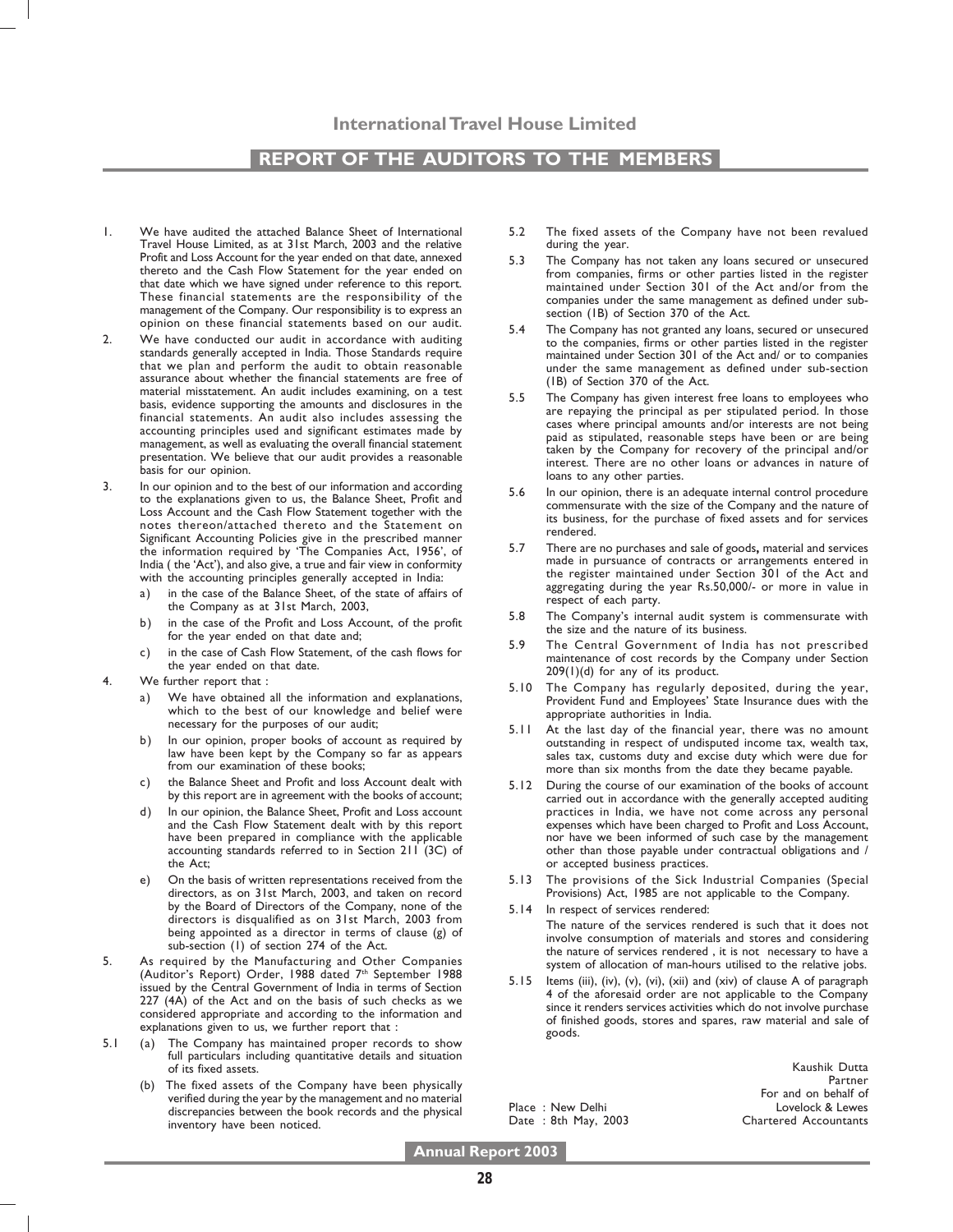$\overline{\phantom{a}}$ 

# BALANCE SHEET ABSTRACT AND COMPANY'S GENERAL BUSINESS PROFILE

# INFORMATION AS REQUIRED UNDER PART IV OF SCHEDULE VI OF THE COMPANIES ACT, 1956

| I.  | <b>Registration Details</b>                      |                                                                                        |                   |                          |  |  |  |  |
|-----|--------------------------------------------------|----------------------------------------------------------------------------------------|-------------------|--------------------------|--|--|--|--|
|     | Registration No.                                 | $\overline{1 9 4 1 }$                                                                  | <b>State Code</b> | 5 5                      |  |  |  |  |
|     | <b>Balance Sheet Date</b>                        | $-2003$<br>$0 \vert 3 \vert$                                                           |                   |                          |  |  |  |  |
|     |                                                  | Date Month<br>Year                                                                     |                   |                          |  |  |  |  |
| Н.  |                                                  | Capital Raised during the year (Amount in Rs. Thousands)                               |                   |                          |  |  |  |  |
|     |                                                  | Public issue                                                                           |                   | <b>Rights issue</b>      |  |  |  |  |
|     |                                                  | $ N $ . $ A $ .                                                                        |                   | $ A $ .<br>INI           |  |  |  |  |
|     |                                                  | <b>Bonus</b> issue                                                                     |                   | <b>Private Placement</b> |  |  |  |  |
|     |                                                  | $ \mathsf{N} \,$ . $ \mathsf{A} $ .                                                    |                   | $N$ . $A$ .              |  |  |  |  |
| Ш.  |                                                  | Position of Mobilisation & Deployment of Funds (Amount in Rs. Thousands)               |                   |                          |  |  |  |  |
|     |                                                  | <b>Total Liabilities</b>                                                               |                   | <b>Total Assets</b>      |  |  |  |  |
|     |                                                  | 7 2 0 5 2 8                                                                            |                   | 7 2 0 5 2 8              |  |  |  |  |
|     | Sources of funds                                 |                                                                                        |                   |                          |  |  |  |  |
|     |                                                  | Paid up Capital                                                                        |                   | Reserves & Surplus       |  |  |  |  |
|     |                                                  | 7 9 9 4 5                                                                              |                   | 2 9 7 0 8 5              |  |  |  |  |
|     |                                                  | <b>Secured Loans</b>                                                                   |                   | <b>Unsecured Loans</b>   |  |  |  |  |
|     |                                                  | 1 0 4 3 8 0                                                                            |                   | $N$ . $A$ .              |  |  |  |  |
|     | Application of funds                             |                                                                                        |                   |                          |  |  |  |  |
|     |                                                  | <b>Net Fixed Assets</b>                                                                |                   | Investments              |  |  |  |  |
|     |                                                  | 1 7 6 1 4 3                                                                            |                   | 6 6 2 1 0                |  |  |  |  |
|     |                                                  | <b>Net Current Assets</b>                                                              |                   | Misc. Expenditure        |  |  |  |  |
|     |                                                  | 2 5 8 0 3 3                                                                            |                   | $N$ .<br> A              |  |  |  |  |
|     |                                                  | <b>Accumulated Losses</b>                                                              |                   |                          |  |  |  |  |
|     |                                                  | $N$ . $A$                                                                              |                   |                          |  |  |  |  |
| IV. | Performance of Company (Amount in Rs. Thousands) |                                                                                        |                   |                          |  |  |  |  |
|     |                                                  | Turnover*                                                                              |                   | <b>Total Expenditure</b> |  |  |  |  |
|     |                                                  | 4 0 6 7 5 9                                                                            |                   | 3 2 1 0 5 2              |  |  |  |  |
|     | *Includes other income                           |                                                                                        |                   |                          |  |  |  |  |
|     |                                                  | Profit/Loss Before Tax**                                                               |                   | Profit/Loss After Tax**  |  |  |  |  |
|     | +                                                | 8 5 7 0 7                                                                              | ÷.                | 6 5 <br>7 8 8            |  |  |  |  |
|     |                                                  |                                                                                        |                   |                          |  |  |  |  |
|     | **Please tick appropriate box + profit - loss    |                                                                                        |                   |                          |  |  |  |  |
|     |                                                  | Earnings per Share in Rs.                                                              |                   | Dividend Rate %          |  |  |  |  |
|     |                                                  | $8 \cdot 2 \cdot 3$                                                                    |                   | 2 5                      |  |  |  |  |
| V.  |                                                  | Generic Names of Three Principal Products/ Services of Company (as per monetary terms) |                   |                          |  |  |  |  |
|     | Item Code No.                                    | $N$ . $A$ .                                                                            |                   |                          |  |  |  |  |
|     |                                                  |                                                                                        |                   |                          |  |  |  |  |
|     | <b>Product Description</b>                       | The Company is in the Travel Related Services                                          |                   |                          |  |  |  |  |
|     | which is not covered under ITC classification.   |                                                                                        |                   |                          |  |  |  |  |
|     |                                                  |                                                                                        |                   |                          |  |  |  |  |